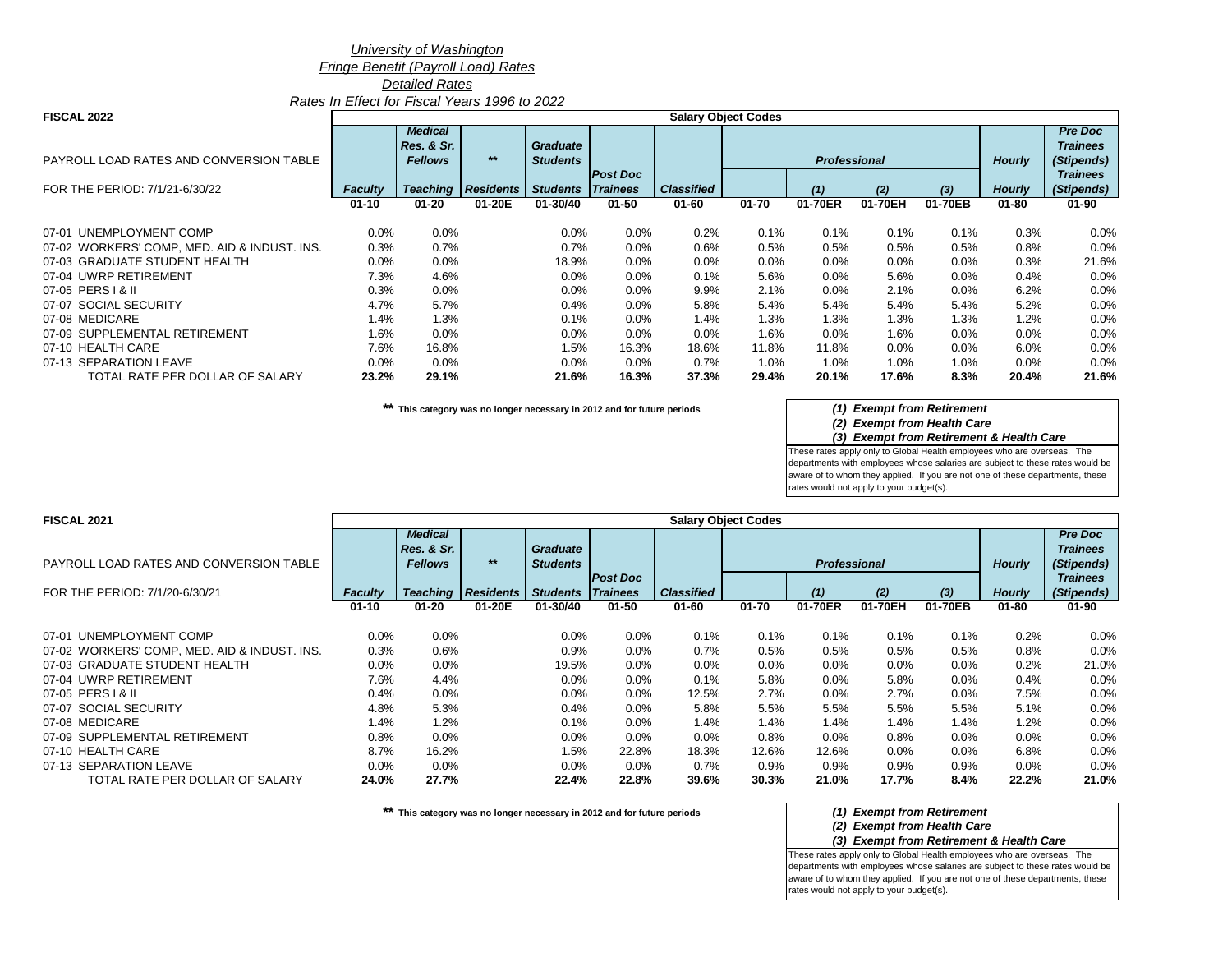| <b>FISCAL 2020</b>                           | <b>Salary Object Codes</b> |                 |                  |                          |                 |                   |           |                     |         |         |               |                 |
|----------------------------------------------|----------------------------|-----------------|------------------|--------------------------|-----------------|-------------------|-----------|---------------------|---------|---------|---------------|-----------------|
|                                              |                            | <b>Medical</b>  |                  |                          |                 |                   |           |                     |         |         |               | <b>Pre Doc</b>  |
|                                              |                            | Res. & Sr.      |                  | <b>Graduate</b>          |                 |                   |           |                     |         |         |               | <b>Trainees</b> |
| PAYROLL LOAD RATES AND CONVERSION TABLE      |                            | <b>Fellows</b>  | $***$            | <b>Students</b>          |                 |                   |           | <b>Professional</b> |         |         | <b>Hourly</b> | (Stipends)      |
|                                              |                            |                 |                  |                          | <b>Post Doc</b> |                   |           |                     |         |         |               | <b>Trainees</b> |
| FOR THE PERIOD: 7/1/19-6/30/20               | <b>Faculty</b>             | <b>Teaching</b> | <b>Residents</b> | <b>Students Trainees</b> |                 | <b>Classified</b> |           | (1)                 | (2)     | $(3)$   | <b>Hourly</b> | (Stipends)      |
|                                              | $01 - 10$                  | $01 - 20$       | 01-20E           | 01-30/40                 | $01 - 50$       | $01 - 60$         | $01 - 70$ | 01-70ER             | 01-70EH | 01-70EB | $01 - 80$     | $01 - 90$       |
| 07-01 UNEMPLOYMENT COMP                      | $0.0\%$                    | 0.0%            |                  | 0.0%                     | $0.0\%$         | 0.1%              | 0.2%      | 0.2%                | 0.2%    | 0.2%    | 0.2%          | $0.0\%$         |
| 07-02 WORKERS' COMP, MED. AID & INDUST. INS. | 0.3%                       | 0.8%            |                  | 0.9%                     | 0.0%            | 0.7%              | 0.5%      | 0.5%                | 0.5%    | 0.5%    | 0.8%          | 0.0%            |
| 07-03 GRADUATE STUDENT HEALTH                | 0.0%                       | 0.0%            |                  | 19.8%                    | 0.0%            | 0.0%              | 0.0%      | $0.0\%$             | 0.0%    | 0.0%    | 0.1%          | 27.1%           |
| 07-04 UWRP RETIREMENT                        | 7.6%                       | 4.9%            |                  | 0.0%                     | $0.0\%$         | 0.1%              | 6.0%      | $0.0\%$             | 6.0%    | 0.0%    | 0.4%          | 0.0%            |
| 07-05 PERS   & II                            | 0.4%                       | $0.0\%$         |                  | 0.0%                     | 0.0%            | 12.7%             | 2.7%      | $0.0\%$             | 2.7%    | 0.0%    | 7.1%          | 0.0%            |
| 07-07 SOCIAL SECURITY                        | 4.8%                       | 5.9%            |                  | 0.2%                     | $0.0\%$         | 5.9%              | 5.7%      | 5.7%                | 5.7%    | 5.7%    | 5.0%          | 0.0%            |
| 07-08 MEDICARE                               | 1.4%                       | 1.4%            |                  | 0.1%                     | 0.0%            | 1.4%              | 1.4%      | 1.4%                | 1.4%    | 1.4%    | 1.2%          | 0.0%            |
| 07-09 SUPPLEMENTAL RETIREMENT                | 1.5%                       | 0.0%            |                  | 0.0%                     | 0.0%            | 0.0%              | 1.5%      | 0.0%                | 1.5%    | 0.0%    | 0.0%          | 0.0%            |
| 07-10 HEALTH CARE                            | 7.9%                       | 18.0%           |                  | 0.2%                     | 22.7%           | 19.6%             | 13.0%     | 13.0%               | 0.0%    | 0.0%    | 6.1%          | $0.0\%$         |
| 07-13 SEPARATION LEAVE                       | $0.0\%$                    | 0.0%            |                  | $0.0\%$                  | $0.0\%$         | 0.7%              | 1.1%      | $1.1\%$             | 1.1%    | 1.1%    | $0.0\%$       | $0.0\%$         |
| TOTAL RATE PER DOLLAR OF SALARY              | 23.9%                      | 31.0%           |                  | 21.2%                    | 22.7%           | 41.2%             | 32.1%     | 21.9%               | 19.1%   | 8.9%    | 20.9%         | 27.1%           |

*(2) Exempt from Health Care (3) Exempt from Retirement & Health Care*

These rates apply only to Global Health employees who are overseas. The departments with employees whose salaries are subject to these rates would be aware of to whom they applied. If you are not one of these departments, these rates would not apply to your budget(s).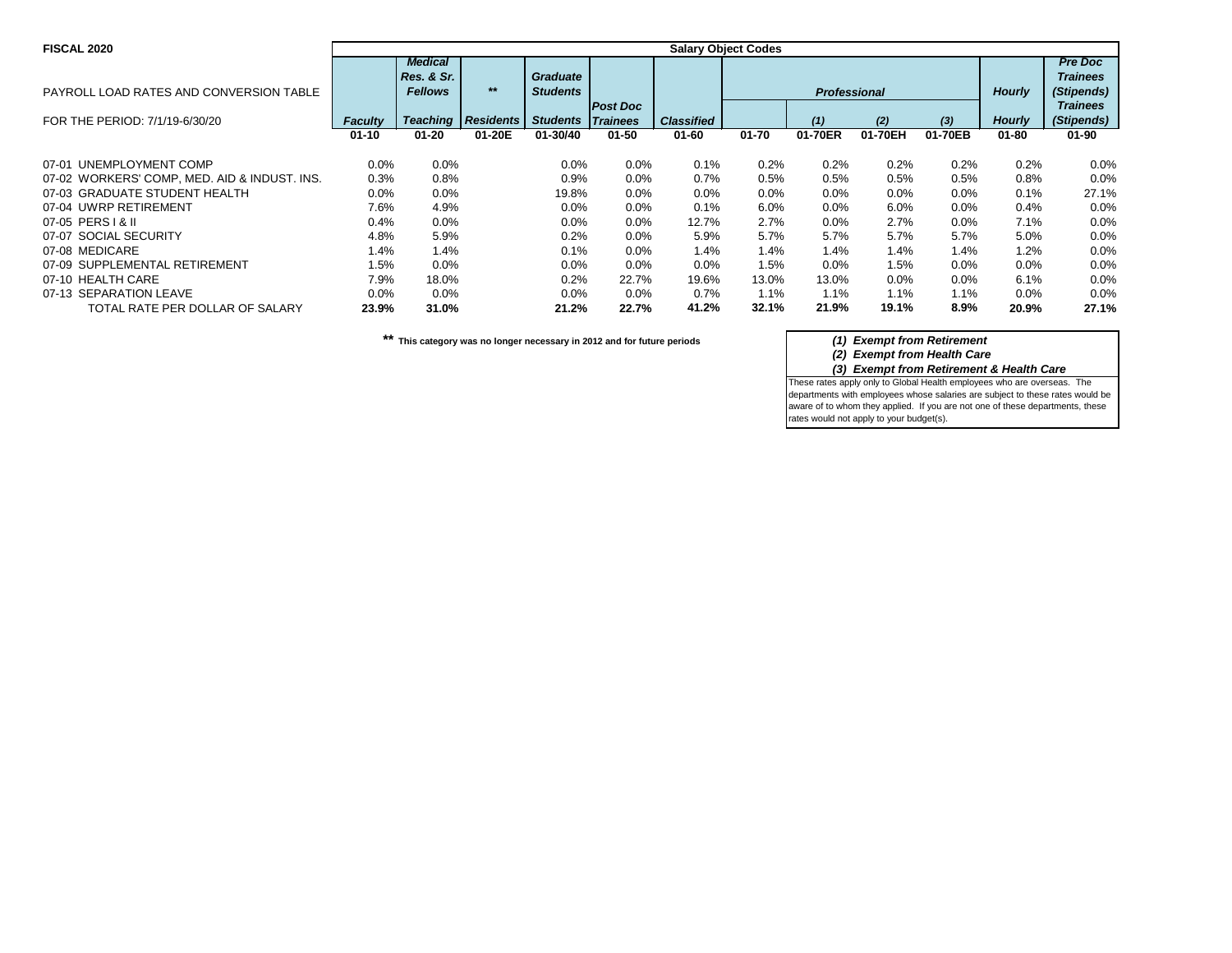| <b>FISCAL 2019</b>                           | <b>Salary Object Codes</b> |                 |                  |                 |                 |                   |           |                     |         |         |               |                 |  |
|----------------------------------------------|----------------------------|-----------------|------------------|-----------------|-----------------|-------------------|-----------|---------------------|---------|---------|---------------|-----------------|--|
| PAYROLL LOAD RATES AND CONVERSION TABLE      |                            | <b>Medical</b>  | $***$            | <b>Graduate</b> |                 |                   |           | <b>Professional</b> |         |         | <b>Hourly</b> | <b>Pre Doc</b>  |  |
|                                              |                            |                 |                  |                 | <b>Post Doc</b> |                   |           |                     |         |         |               | <b>Trainees</b> |  |
| FOR THE PERIOD: 7/1/18-6/30/19               | <b>Faculty</b>             | <b>Teaching</b> | <b>Residents</b> | <b>Students</b> | <b>Trainees</b> | <b>Classified</b> |           | (1)                 | (2)     | (3)     | <b>Hourly</b> | (Stipends)      |  |
|                                              | $01 - 10$                  | $01 - 20$       | 01-20E           | 01-30/40        | $01 - 50$       | $01 - 60$         | $01 - 70$ | 01-70ER             | 01-70EH | 01-70EB | $01 - 80$     | $01 - 90$       |  |
| 07-01 UNEMPLOYMENT COMP                      | $0.0\%$                    | $0.0\%$         |                  | 0.0%            | $0.0\%$         | $0.0\%$           | 0.2%      | 0.2%                | 0.2%    | 0.2%    | 0.2%          | 0.0%            |  |
| 07-02 WORKERS' COMP, MED. AID & INDUST. INS. | 0.3%                       | 0.8%            |                  | 0.9%            | $0.0\%$         | 0.8%              | 0.6%      | 0.6%                | $0.6\%$ | 0.6%    | 0.7%          | 0.0%            |  |
| 07-03 GRADUATE STUDENT HEALTH                | $0.0\%$                    | 0.0%            |                  | 15.9%           | $0.0\%$         | $0.0\%$           | 0.0%      | $0.0\%$             | 0.0%    | $0.0\%$ | 0.2%          | 27.8%           |  |
| 07-04 UWRP RETIREMENT                        | 7.5%                       | 4.6%            |                  | 0.0%            | $0.0\%$         | 0.1%              | 5.8%      | $0.0\%$             | 5.8%    | 0.0%    | 0.0%          | 0.0%            |  |
| 07-05 PERS   & II                            | 0.3%                       | $0.0\%$         |                  | $0.0\%$         | $0.0\%$         | 12.5%             | 2.5%      | $0.0\%$             | 2.5%    | $0.0\%$ | 7.2%          | 0.0%            |  |
| 07-07 SOCIAL SECURITY                        | 4.6%                       | 5.8%            |                  | 0.3%            | 0.0%            | 5.9%              | 5.5%      | 5.5%                | 5.5%    | 5.5%    | 5.3%          | 0.0%            |  |
| 07-08 MEDICARE                               | 1.4%                       | 1.4%            |                  | 0.1%            | $0.0\%$         | 1.4%              | 1.4%      | 1.4%                | 1.4%    | 1.4%    | 1.3%          | 0.0%            |  |
| 07-09 SUPPLEMENTAL RETIREMENT                | 4.3%                       | 0.0%            |                  | 0.0%            | $0.0\%$         | 0.0%              | 4.2%      | $0.0\%$             | 4.2%    | 0.0%    | $0.0\%$       | 0.0%            |  |
| 07-10 HEALTH CARE                            | 7.7%                       | 19.9%           |                  | 0.1%            | 17.0%           | 19.0%             | 13.0%     | 13.0%               | $0.0\%$ | $0.0\%$ | 6.0%          | 0.0%            |  |
| 07-13 SEPARATION LEAVE                       | $0.0\%$                    | $0.0\%$         |                  | 0.0%            | $0.0\%$         | 0.8%              | 0.9%      | 0.9%                | $0.9\%$ | 0.9%    | 0.0%          | 0.0%            |  |
| TOTAL RATE PER DOLLAR OF SALARY              | 26.1%                      | 32.5%           |                  | 17.3%           | 17.0%           | 40.5%             | 34.1%     | 21.6%               | 21.1%   | 8.6%    | 20.9%         | 27.8%           |  |

*(2) Exempt from Health Care*

*(3) Exempt from Retirement & Health Care*

These rates apply only to Global Health employees who are overseas. The departments with employees whose salaries are subject to these rates would be aware of to whom they applied. If you are not one of these departments, these rates would not apply to your budget(s).

| <b>FISCAL 2018</b>                           | <b>Salary Object Codes</b> |                |                             |                          |                 |                   |           |                     |         |         |               |                 |
|----------------------------------------------|----------------------------|----------------|-----------------------------|--------------------------|-----------------|-------------------|-----------|---------------------|---------|---------|---------------|-----------------|
| PAYROLL LOAD RATES AND CONVERSION TABLE      |                            | <b>Medical</b> |                             | <b>Graduate</b>          |                 |                   |           | <b>Professional</b> |         |         | <b>Hourly</b> | <b>Pre Doc</b>  |
|                                              |                            |                |                             |                          | <b>Post Doc</b> |                   |           |                     |         |         |               | <b>Trainees</b> |
| FOR THE PERIOD: 7/1/17-6/30/18               | <b>Faculty</b>             |                | <b>Teaching   Residents</b> | <b>Students Trainees</b> |                 | <b>Classified</b> |           | (1)                 | (2)     | $(3)$   | <b>Hourly</b> | (Stipends)      |
|                                              | $01 - 10$                  | $01 - 20$      | 01-20E                      | 01-30/40                 | $01 - 50$       | $01 - 60$         | $01 - 70$ | 01-70ER             | 01-70EH | 01-70EB | $01 - 80$     | $01 - 90$       |
|                                              |                            |                |                             |                          |                 |                   |           |                     |         |         |               |                 |
| 07-01 UNEMPLOYMENT COMP                      | 0.0%                       | 0.0%           |                             | 0.0%                     | 0.0%            | 0.2%              | 0.2%      | 0.2%                | 0.2%    | 0.2%    | 0.1%          | $0.0\%$         |
| 07-02 WORKERS' COMP, MED. AID & INDUST. INS. | 0.3%                       | 0.9%           |                             | 1.0%                     | 0.0%            | 0.8%              | 0.6%      | 0.6%                | 0.6%    | 0.6%    | 0.7%          | 0.0%            |
| 07-03 GRADUATE STUDENT HEALTH                | $0.0\%$                    | 0.0%           |                             | 17.0%                    | 0.0%            | 0.0%              | 0.0%      | $0.0\%$             | 0.0%    | 0.0%    | 0.2%          | 27.6%           |
| 07-04 UWRP RETIREMENT                        | 7.7%                       | 4.4%           |                             | $0.0\%$                  | $0.0\%$         | 0.1%              | 5.9%      | $0.0\%$             | 5.9%    | 0.0%    | 0.1%          | 0.0%            |
| 07-05 PERS   & II                            | 0.3%                       | 0.0%           |                             | 0.0%                     | 0.0%            | 12.4%             | 2.5%      | $0.0\%$             | 2.5%    | 0.0%    | 7.6%          | $0.0\%$         |
| 07-07 SOCIAL SECURITY                        | 4.7%                       | 5.9%           |                             | 0.2%                     | $0.0\%$         | 5.8%              | 5.5%      | 5.5%                | 5.5%    | 5.5%    | 5.2%          | 0.0%            |
| 07-08 MEDICARE                               | 1.4%                       | 1.4%           |                             | $0.1\%$                  | $0.0\%$         | 1.4%              | 1.4%      | $1.4\%$             | 1.4%    | 1.4%    | 1.2%          | 0.0%            |
| 07-09 SUPPLEMENTAL RETIREMENT                | 2.5%                       | 0.0%           |                             | 0.0%                     | 0.0%            | 0.0%              | 2.4%      | 0.0%                | 2.4%    | 0.0%    | 0.0%          | 0.0%            |
| 07-10 HEALTH CARE                            | 8.0%                       | 17.9%          |                             | 0.1%                     | 15.2%           | 18.7%             | 13.1%     | 13.1%               | 0.0%    | 0.0%    | 5.6%          | 0.0%            |
| 07-13 SEPARATION LEAVE                       | $0.0\%$                    | 0.0%           |                             | $0.0\%$                  | $0.0\%$         | 0.7%              | 0.9%      | 0.9%                | $0.9\%$ | 0.9%    | $0.0\%$       | $0.0\%$         |
| TOTAL RATE PER DOLLAR OF SALARY              | 24.9%                      | 30.5%          |                             | 18.4%                    | 15.2%           | 40.1%             | 32.5%     | 21.7%               | 19.4%   | 8.6%    | 20.7%         | 27.6%           |

**\*\* This category was no longer necessary in 2012 and for future periods** *(1) Exempt from Retirement*

## *(2) Exempt from Health Care*

*(3) Exempt from Retirement & Health Care* These rates apply only to Global Health employees who are overseas. The departments with employees whose salaries are subject to these rates would be aware of to whom they applied. If you are not one of these departments, these rates would not apply to your budget(s).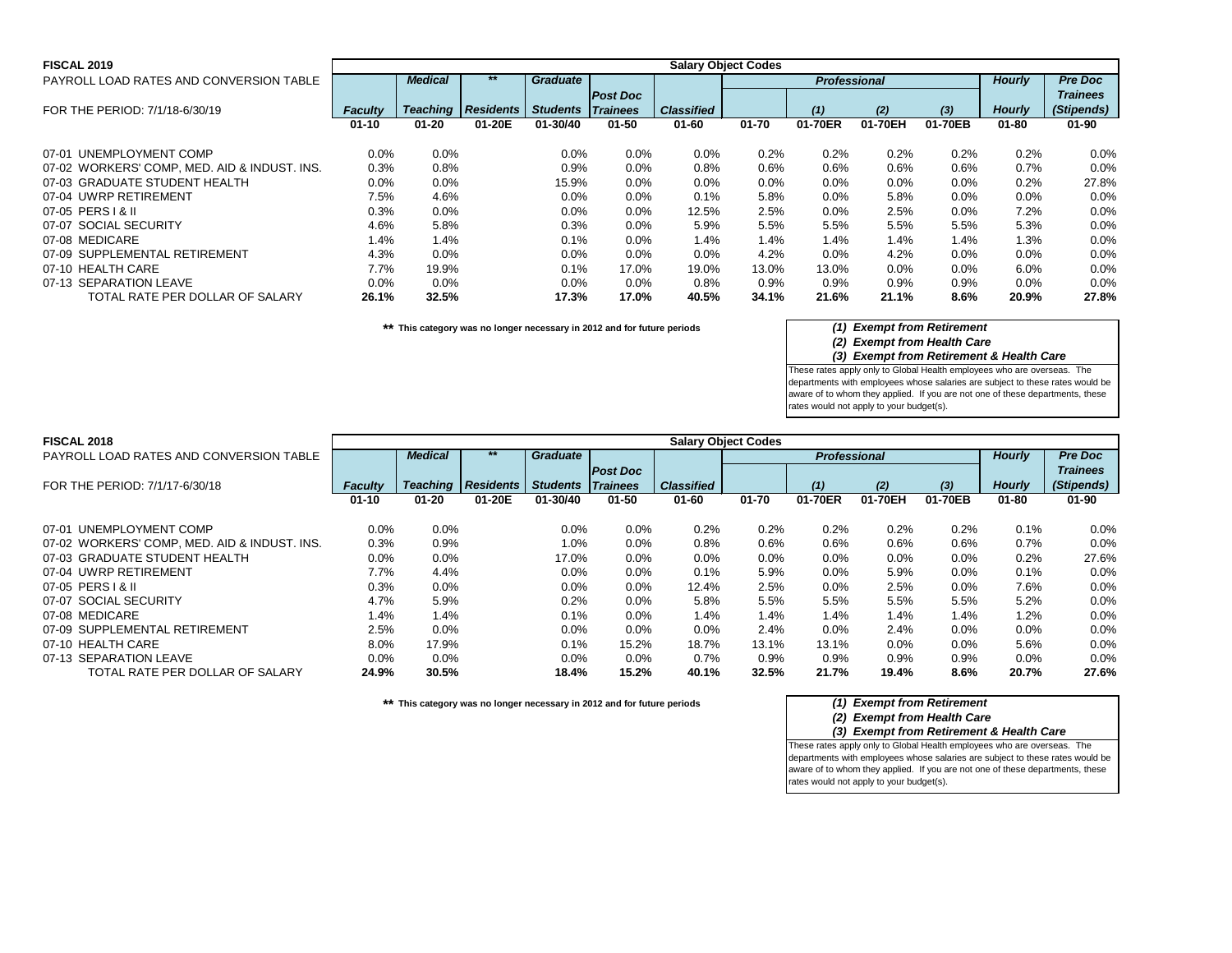| <b>FISCAL 2017</b>                           | <b>Salary Object Codes</b> |                |                             |                          |                 |                   |           |                     |         |         |               |                 |  |
|----------------------------------------------|----------------------------|----------------|-----------------------------|--------------------------|-----------------|-------------------|-----------|---------------------|---------|---------|---------------|-----------------|--|
| PAYROLL LOAD RATES AND CONVERSION TABLE      |                            | <b>Medical</b> |                             | <b>Graduate</b>          |                 |                   |           | <b>Professional</b> |         |         | <b>Hourly</b> | <b>Pre Doc</b>  |  |
|                                              |                            |                |                             |                          | <b>Post Doc</b> |                   |           |                     |         |         |               | <b>Trainees</b> |  |
| FOR THE PERIOD: 7/1/16-6/30/17               | <b>Faculty</b>             |                | <b>Teaching   Residents</b> | <b>Students Trainees</b> |                 | <b>Classified</b> |           | (1)                 | (2)     | (3)     | <b>Hourly</b> | (Stipends)      |  |
|                                              | $01 - 10$                  | $01 - 20$      | 01-20E                      | 01-30/40                 | $01 - 50$       | $01 - 60$         | $01 - 70$ | 01-70ER             | 01-70EH | 01-70EB | 01-80         | $01 - 90$       |  |
| 07-01 UNEMPLOYMENT COMP                      | $0.0\%$                    | 0.0%           |                             | 0.0%                     | $0.0\%$         | $0.0\%$           | 0.2%      | 0.2%                | 0.2%    | 0.2%    | 0.5%          | 0.0%            |  |
| 07-02 WORKERS' COMP, MED. AID & INDUST. INS. | 0.4%                       | 0.8%           |                             | 1.0%                     | $0.0\%$         | 1.0%              | 0.6%      | $0.6\%$             | 0.6%    | 0.6%    | $0.8\%$       | 0.0%            |  |
| 07-03 GRADUATE STUDENT HEALTH                | $0.0\%$                    | 0.0%           |                             | 15.7%                    | 0.1%            | $0.0\%$           | $0.0\%$   | $0.0\%$             | $0.0\%$ | $0.0\%$ | 0.2%          | 26.4%           |  |
| 07-04 UWRP RETIREMENT                        | 7.7%                       | 4.4%           |                             | 0.0%                     | $0.0\%$         | 0.1%              | 6.1%      | $0.0\%$             | 6.1%    | 0.0%    | $0.0\%$       | 0.0%            |  |
| 07-05 PERS   & II                            | 0.3%                       | 0.0%           |                             | $0.0\%$                  | $0.0\%$         | 9.5%              | 2.1%      | $0.0\%$             | 2.1%    | 0.0%    | 5.5%          | 0.0%            |  |
| 07-07 SOCIAL SECURITY                        | 4.8%                       | 5.8%           |                             | 0.2%                     | $0.0\%$         | 6.4%              | 5.7%      | 5.7%                | 5.7%    | 5.7%    | 4.3%          | 0.0%            |  |
| 07-08 MEDICARE                               | 1.5%                       | 1.4%           |                             | 0.0%                     | $0.0\%$         | 1.4%              | 1.4%      | 1.4%                | 1.4%    | 1.4%    | 1.2%          | 0.0%            |  |
| 07-09 SUPPLEMENTAL RETIREMENT                | 2.7%                       | 0.0%           |                             | $0.0\%$                  | $0.0\%$         | 0.0%              | 2.6%      | $0.0\%$             | 2.6%    | 0.0%    | $0.0\%$       | 0.0%            |  |
| 07-10 HEALTH CARE                            | 7.9%                       | 17.6%          |                             | 0.1%                     | 16.9%           | 18.3%             | 12.8%     | 12.8%               | $0.0\%$ | 0.0%    | 5.4%          | 0.0%            |  |
| 07-13 SEPARATION LEAVE                       | $0.0\%$                    | 0.0%           |                             | $0.0\%$                  | $0.0\%$         | 1.2%              | 0.9%      | $0.9\%$             | 0.9%    | 0.9%    | $0.0\%$       | 0.0%            |  |
| TOTAL RATE PER DOLLAR OF SALARY              | 25.3%                      | 30.0%          |                             | 17.0%                    | 17.0%           | 37.9%             | 32.4%     | 21.6%               | 19.6%   | 8.8%    | 17.9%         | 26.4%           |  |

*(2) Exempt from Health Care*

*(3) Exempt from Retirement & Health Care*

These rates apply only to Global Health employees who are overseas. The departments with employees whose salaries are subject to these rates would be aware of to whom they applied. If you are not one of these departments, these rates would not apply to your budget(s).

| <b>FISCAL 2016</b>                           | <b>Salary Object Codes</b> |                |                               |                          |                 |                   |           |                     |         |         |               |                 |
|----------------------------------------------|----------------------------|----------------|-------------------------------|--------------------------|-----------------|-------------------|-----------|---------------------|---------|---------|---------------|-----------------|
| PAYROLL LOAD RATES AND CONVERSION TABLE      |                            | <b>Medical</b> | **                            | <b>Graduate</b>          |                 |                   |           | <b>Professional</b> |         |         | <b>Hourly</b> | <b>Pre Doc</b>  |
|                                              |                            |                |                               |                          | <b>Post Doc</b> |                   |           |                     |         |         |               | <b>Trainees</b> |
| FOR THE PERIOD: 7/1/15-6/30/16               | <b>Faculty</b>             |                | <b>Teaching   Residents  </b> | <b>Students Trainees</b> |                 | <b>Classified</b> |           | (1)                 | (2)     | $(3)$   | <b>Hourly</b> | (Stipends)      |
|                                              | $01 - 10$                  | $01 - 20$      | 01-20E                        | 01-30/40                 | $01 - 50$       | $01 - 60$         | $01 - 70$ | 01-70ER             | 01-70EH | 01-70EB | $01 - 80$     | $01 - 90$       |
| 07-01 UNEMPLOYMENT COMP                      | 0.1%                       | 0.0%           |                               | 0.0%                     | 0.0%            | 0.2%              | 0.0%      | 0.0%                | 0.0%    | 0.0%    | 0.3%          | $0.0\%$         |
| 07-02 WORKERS' COMP, MED. AID & INDUST. INS. | 0.3%                       | 0.7%           |                               | $0.0\%$                  | $0.0\%$         | 0.7%              | 0.4%      | 0.4%                | $0.4\%$ | 0.4%    | 0.7%          | $0.0\%$         |
| 07-03 GRADUATE STUDENT HEALTH                | $0.0\%$                    | 0.0%           |                               | 16.9%                    | 0.1%            | $0.0\%$           | $0.0\%$   | $0.0\%$             | 0.0%    | 0.0%    | 0.2%          | 23.9%           |
| 07-04 UWRP RETIREMENT                        | 8.0%                       | 4.9%           |                               | 0.0%                     | 0.0%            | 0.1%              | 6.1%      | 0.0%                | 6.1%    | 0.0%    | 0.0%          | $0.0\%$         |
| 07-05 PERS   & II                            | 0.2%                       | 0.0%           |                               | $0.0\%$                  | $0.0\%$         | 11.1%             | 2.1%      | $0.0\%$             | 2.1%    | 0.0%    | 5.1%          | $0.0\%$         |
| 07-07 SOCIAL SECURITY                        | 5.0%                       | 5.7%           |                               | 0.0%                     | 0.0%            | 5.9%              | 5.6%      | 5.6%                | 5.6%    | 5.6%    | 4.5%          | 0.0%            |
| 07-08 MEDICARE                               | 1.4%                       | 1.3%           |                               | 0.0%                     | 0.0%            | 1.4%              | 1.4%      | 1.4%                | 1.4%    | 1.4%    | 1.2%          | $0.0\%$         |
| 07-09 SUPPLEMENTAL RETIREMENT                | 1.2%                       | 0.0%           |                               | $0.0\%$                  | $0.0\%$         | $0.0\%$           | $1.1\%$   | $0.0\%$             | 1.1%    | 0.0%    | $0.0\%$       | $0.0\%$         |
| 07-10 HEALTH CARE                            | 8.1%                       | 18.1%          |                               | 0.8%                     | 22.7%           | 19.3%             | 12.9%     | 12.9%               | 0.0%    | 0.0%    | 6.8%          | $0.0\%$         |
| 07-13 SEPARATION LEAVE                       | $0.0\%$                    | 0.0%           |                               | $0.0\%$                  | $0.0\%$         | 0.7%              | 0.9%      | 0.9%                | $0.9\%$ | 0.9%    | $0.0\%$       | $0.0\%$         |
| TOTAL RATE PER DOLLAR OF SALARY              | 24.3%                      | 30.7%          |                               | 17.7%                    | 22.8%           | 39.4%             | 30.5%     | 21.2%               | 17.6%   | 8.3%    | 18.8%         | 23.9%           |

**\*\* This category was no longer necessary in 2012 and for future periods** *(1) Exempt from Retirement*

## *(2) Exempt from Health Care*

*(3) Exempt from Retirement & Health Care*

These rates apply only to Global Health employees who are overseas. The departments with employees whose salaries are subject to these rates would be aware of to whom they applied. If you are not one of these departments, these rates would not apply to your budget(s).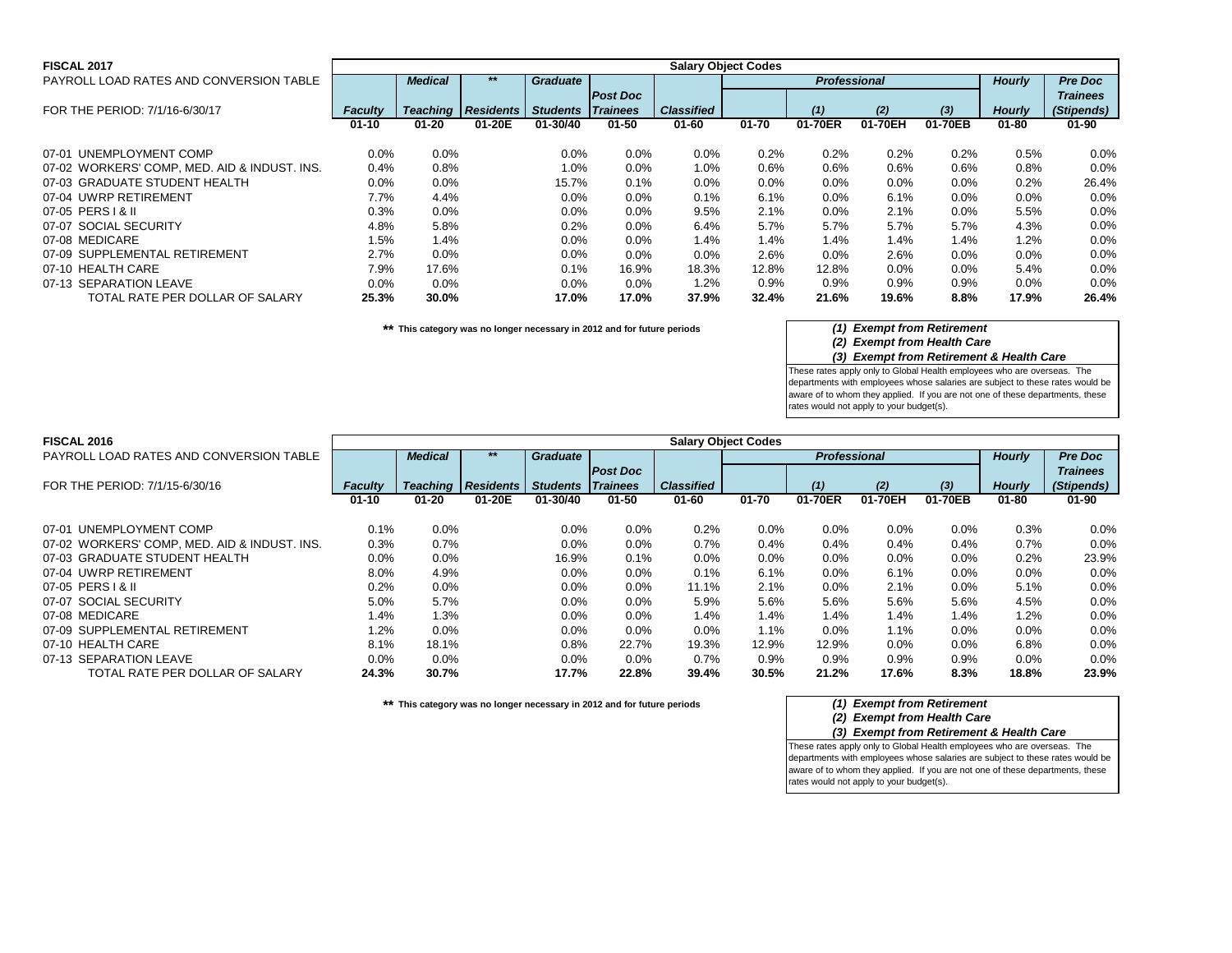| <b>FISCAL 2015</b>                           |                |                |        |                          |           |                   | <b>Salary Object Codes</b> |                     |         |         |               |                 |
|----------------------------------------------|----------------|----------------|--------|--------------------------|-----------|-------------------|----------------------------|---------------------|---------|---------|---------------|-----------------|
| PAYROLL LOAD RATES AND CONVERSION TABLE      |                | <b>Medical</b> |        |                          |           |                   |                            | <b>Professional</b> |         |         |               | <b>Pre Doc</b>  |
|                                              |                | Res. & Sr.     |        | <b>Graduate Post Doc</b> |           |                   |                            |                     |         |         |               | <b>Trainees</b> |
| FOR THE PERIOD: 7/1/14-6/30/15               | <b>Faculty</b> | <b>Fellows</b> | $***$  | <b>Students Trainees</b> |           | <b>Classified</b> |                            | (1)                 | (2)     | $(3)$   | <b>Hourly</b> | (Stipends)      |
|                                              | $01 - 10$      | $01 - 20$      | 01-20E | 01-30/40                 | $01 - 50$ | $01 - 60$         | $01 - 70$                  | 01-70ER             | 01-70EH | 01-70EB | 01-80         | $01 - 90$       |
| 07-01 UNEMPLOYMENT COMP                      | 0.2%           | 0.0%           |        | $0.0\%$                  | $0.0\%$   | 0.3%              | 0.3%                       | 0.3%                | 0.3%    | 0.3%    | 0.3%          | 0.0%            |
| 07-02 WORKERS' COMP, MED. AID & INDUST. INS. | 0.3%           | 0.8%           |        | 0.9%                     | $0.0\%$   | 0.7%              | 0.5%                       | 0.5%                | 0.5%    | 0.5%    | 0.5%          | $0.0\%$         |
| 07-03 GRADUATE STUDENT HEALTH                | $0.0\%$        | 0.0%           |        | 19.3%                    | $0.0\%$   | $0.0\%$           | $0.0\%$                    | $0.0\%$             | $0.0\%$ | $0.0\%$ | 0.1%          | 22.9%           |
| 07-04 UWRP RETIREMENT                        | 8.0%           | 4.3%           |        | 0.0%                     | $0.0\%$   | 0.1%              | 5.9%                       | $0.0\%$             | 5.9%    | $0.0\%$ | 0.2%          | 0.0%            |
| 07-05 PERS   & II                            | 0.1%           | 0.1%           |        | $0.0\%$                  | $0.0\%$   | 9.8%              | 1.9%                       | 0.0%                | 1.9%    | $0.0\%$ | 5.9%          | 0.0%            |
| 07-07 SOCIAL SECURITY                        | 4.9%           | 5.8%           |        | 0.2%                     | $0.0\%$   | 5.7%              | 5.5%                       | 5.5%                | 5.5%    | 5.5%    | 5.0%          | 0.0%            |
| 07-08 MEDICARE                               | 1.3%           | 1.4%           |        | 0.1%                     | $0.0\%$   | 1.4%              | 1.4%                       | 1.4%                | 1.4%    | 1.4%    | 1.3%          | 0.0%            |
| 07-09 SUPPLEMENTAL RETIREMENT                | 1.3%           | 0.0%           |        | 0.0%                     | $0.0\%$   | $0.0\%$           | 1.3%                       | 0.0%                | 1.3%    | $0.0\%$ | $0.0\%$       | 0.0%            |
| 07-10 HEALTH CARE                            | 6.6%           | 14.3%          |        | 0.1%                     | 16.9%     | 15.4%             | 10.3%                      | 10.3%               | $0.0\%$ | $0.0\%$ | 3.7%          | 0.0%            |
| 07-13 SEPARATION LEAVE                       | $0.0\%$        | 0.0%           |        | $0.0\%$                  | $0.0\%$   | 0.4%              | 0.6%                       | 0.6%                | $0.6\%$ | 0.6%    | $0.0\%$       | $0.0\%$         |
| TOTAL RATE PER DOLLAR OF SALARY              | 22.7%          | 26.7%          |        | 20.6%                    | 16.9%     | 33.8%             | 27.7%                      | 18.6%               | 17.4%   | 8.3%    | 17.0%         | 22.9%           |

*(2) Exempt from Health Care*

*(3) Exempt from Retirement & Health Care*

These rates apply only to Global Health employees who are overseas. The departments with employees whose salaries are subject to these rates would be aware of to whom they applied. If you are not one of these departments, these rates would not apply to your budget(s).

| <b>FISCAL 2014</b>                           | <b>Salary Object Codes</b> |                |        |                          |           |                   |           |                     |         |         |               |                 |
|----------------------------------------------|----------------------------|----------------|--------|--------------------------|-----------|-------------------|-----------|---------------------|---------|---------|---------------|-----------------|
| PAYROLL LOAD RATES AND CONVERSION TABLE      |                            | <b>Medical</b> |        |                          |           |                   |           | <b>Professional</b> |         |         |               | <b>Pre Doc</b>  |
|                                              |                            | Res. & Sr.     |        | Graduate   Post Doc      |           |                   |           |                     |         |         |               | <b>Trainees</b> |
| FOR THE PERIOD: 7/1/13-6/30/14               | <b>Faculty</b>             | <b>Fellows</b> | $***$  | <b>Students Trainees</b> |           | <b>Classified</b> |           | (1)                 | (2)     | $(3)$   | <b>Hourly</b> | (Stipends)      |
|                                              | $01 - 10$                  | $01 - 20$      | 01-20E | 01-30/40                 | $01 - 50$ | $01 - 60$         | $01 - 70$ | 01-70ER             | 01-70EH | 01-70EB | $01 - 80$     | $01 - 90$       |
| 07-01 UNEMPLOYMENT COMP                      | $0.0\%$                    | 0.0%           |        | 0.0%                     | 0.0%      | 0.4%              | $1.1\%$   | 1.1%                | 1.1%    | 1.1%    | 0.0%          | $0.0\%$         |
| 07-02 WORKERS' COMP, MED. AID & INDUST. INS. | 0.3%                       | 0.8%           |        | 1.2%                     | $0.0\%$   | 0.8%              | 0.7%      | 0.7%                | 0.7%    | 0.7%    | 0.5%          | $0.0\%$         |
| 07-03 GRADUATE STUDENT HEALTH                | $0.0\%$                    | 0.0%           |        | 15.1%                    | $0.0\%$   | $0.0\%$           | $0.0\%$   | $0.0\%$             | $0.0\%$ | 0.0%    | 0.1%          | 21.7%           |
| 07-04 UWRP RETIREMENT                        | 7.8%                       | 4.1%           |        | 0.0%                     | 0.0%      | 0.1%              | 6.1%      | $0.0\%$             | 6.1%    | 0.0%    | 0.1%          | 0.0%            |
| 07-05 PERS   & II                            | 0.1%                       | $0.0\%$        |        | $0.0\%$                  | $0.0\%$   | 8.8%              | 1.6%      | $0.0\%$             | 1.6%    | 0.0%    | 5.8%          | $0.0\%$         |
| 07-07 SOCIAL SECURITY                        | 4.8%                       | 5.9%           |        | 0.2%                     | $0.0\%$   | 5.9%              | 5.8%      | 5.8%                | 5.8%    | 5.8%    | 4.7%          | $0.0\%$         |
| 07-08 MEDICARE                               | 1.5%                       | 1.4%           |        | 0.1%                     | 0.0%      | 1.4%              | 1.4%      | 1.4%                | 1.4%    | 1.4%    | 1.2%          | 0.0%            |
| 07-09 SUPPLEMENTAL RETIREMENT                | 2.6%                       | $0.0\%$        |        | $0.0\%$                  | $0.0\%$   | $0.0\%$           | 2.6%      | $0.0\%$             | 2.6%    | 0.0%    | $0.0\%$       | $0.0\%$         |
| 07-10 HEALTH CARE                            | 7.9%                       | 16.5%          |        | 0.0%                     | 19.1%     | 17.5%             | 11.0%     | 11.0%               | 0.0%    | 0.0%    | 2.8%          | $0.0\%$         |
| 07-13 SEPARATION LEAVE                       | $0.0\%$                    | $0.0\%$        |        | 0.0%                     | 0.0%      | 0.4%              | 0.6%      | 0.6%                | 0.6%    | 0.6%    | 0.0%          | $0.0\%$         |
| TOTAL RATE PER DOLLAR OF SALARY              | 25.0%                      | 28.7%          |        | 16.6%                    | 19.1%     | 35.3%             | 30.9%     | 20.6%               | 19.9%   | 9.6%    | 15.2%         | 21.7%           |

**\*\* This category was no longer necessary in 2012 and for future periods** *(1) Exempt from Retirement*

## *(2) Exempt from Health Care*

*(3) Exempt from Retirement & Health Care* These rates apply only to Global Health employees who are overseas. The departments with employees whose salaries are subject to these rates would be aware of to whom they applied. If you are not one of these departments, these rates would not apply to your budget(s).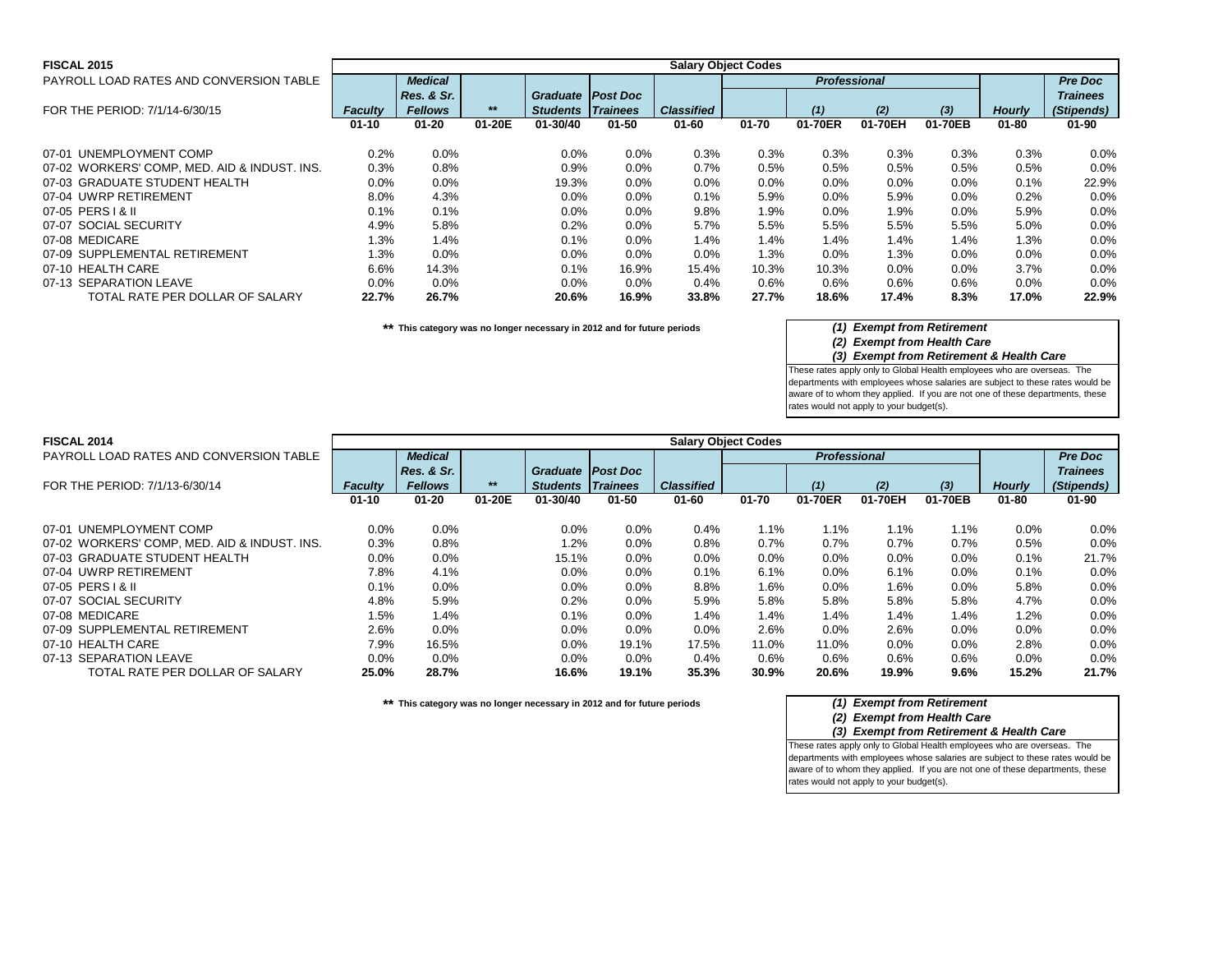### **FISCAL 2013** PAYROLL LOAD RATES AND CONVERSION TABLE FOR THE PERIOD: 7/1/12-6/30/13 **Faculty | Fellows | \*\* | Students | Trainees | Classified | | (1) (2) (3)**<br>01-10 01-20 01-20E 01-30/40 01-50 01-60 01-70 01-70ER 01-70EH 01-70EB **01-10 01-20 01-20E 01-30/40 01-50 01-60 01-70 01-70ER 01-70EH 01-70EB 01-80 01-90** 07-01 UNEMPLOYMENT COMP 0.1% 0.0% 0.0% 0.0% 0.2% 0.4% 0.4% 0.4% 0.1% 0.0%<br>07-02 WORKERS' COMP. MED. AID & INDUST. INS. 0.3% 0.9% 1.0% 0.8% 0.7% 0.6% 0.6% 0.8% 0. 07-02 WORKERS' COMP, MED. AID & INDUST. INS. 0.3% 0.9% 1.0% 0.0% 0.7% 0.6% 0.6% 0.6% 0.6% 0.8% 0.0% 07-03 GRADUATE STUDENT HEALTH 07-04 UWRP RETIREMENT 8.1% 4.4% 0.0% 0.0% 0.1% 6.2% 0.0% 0.0% 0.0% 0.0% 07-05 PERST&II 0.1% 0.0% 0.0% 0.0% 8.0% 1.4% 0.0% 3.7% 0.0% 07-07 SOCIAL SECURITY 4.9% 6.2% 0.2% 0.0% 6.7% 5.8% 5.8% 5.8% 5.8% 4.5% 0.0% 07-08 MEDICARE 1.4% 1.4% 0.0% 0.0% 1.6% 1.4% 1.4% 1.4% 1.2% 0.0% 07-09 SUPPLEMENTAL RETIREMENT 3.4% 0.0% 0.0% 0.0% 0.0% 3.4% 0.0% 3.4% 0.0% 0.0% 0.0% 07-10 HEALTH CARE 8.6% 20.0% 0.0% 23.4% 19.9% 14.0% 0.0% 0.0% 0.0% 0.0% 07-13 SEPARATION LEAVE 0.0% 0.0% 0.0% 0.0% 0.5% 0.8% 0.8% 0.8% 0.8% 0.0% 0.0% TOTAL RATE PER DOLLAR OF SALARY **26.9% 32.9% 14.2% 23.4% 37.7% 34.0% 23.0% 20.0% 9.0% 16.5% 16.3%** *Classified Professional Hourly Pre Doc Trainees (Stipends)* **Salary Object Codes** *Faculty Medical Res. & Sr. Fellows \*\* Graduate Post Doc Students Trainees*

**\*\* This category was no longer necessary in 2012 and for future periods** *(1) Exempt from Retirement*

*(2) Exempt from Health Care*

*(3) Exempt from Retirement & Health Care*

These rates apply only to Global Health employees who are overseas. The departments with employees whose salaries are subject to these rates would be aware of to whom they applied. If you are not one of these departments, these rates would not apply to your budget(s).

| <b>FISCAL 2012</b>                           | <b>Salary Object Codes</b> |                |        |                          |           |                   |           |                     |         |         |               |                 |
|----------------------------------------------|----------------------------|----------------|--------|--------------------------|-----------|-------------------|-----------|---------------------|---------|---------|---------------|-----------------|
| PAYROLL LOAD RATES AND CONVERSION TABLE      |                            | <b>Medical</b> |        |                          |           |                   |           | <b>Professional</b> |         |         |               | <b>Pre Doc</b>  |
|                                              |                            | Res. & Sr.     |        | Graduate   Post Doc      |           |                   |           |                     |         |         |               | <b>Trainees</b> |
| FOR THE PERIOD: 7/1/11-6/30/12               | <b>Faculty</b>             | <b>Fellows</b> | $***$  | <b>Students Trainees</b> |           | <b>Classified</b> |           | (1)                 | (2)     | $(3)$   | <b>Hourly</b> | (Stipends)      |
|                                              | $01 - 10$                  | $01 - 20$      | 01-20E | 01-30/40                 | $01 - 50$ | $01 - 60$         | $01 - 70$ | 01-70ER             | 01-70EH | 01-70EB | $01 - 80$     | $01 - 90$       |
| 07-01 UNEMPLOYMENT COMP                      | 0.2%                       | 0.0%           |        | $0.0\%$                  | $0.0\%$   | 0.6%              | 0.7%      | 0.7%                | 0.7%    | 0.7%    | 0.3%          | $0.0\%$         |
|                                              |                            |                |        |                          |           |                   |           |                     |         |         |               |                 |
| 07-02 WORKERS' COMP, MED. AID & INDUST. INS. | 0.4%                       | 0.8%           |        | 1.1%                     | 0.0%      | 0.8%              | 0.6%      | 0.6%                | 0.6%    | 0.6%    | 0.7%          | 0.0%            |
| 07-03 GRADUATE STUDENT HEALTH                | $0.0\%$                    | 0.0%           |        | 14.7%                    | $0.0\%$   | 0.1%              | $0.0\%$   | $0.0\%$             | $0.0\%$ | 0.0%    | 0.2%          | 16.3%           |
| 07-04 UWRP RETIREMENT                        | 8.3%                       | 4.2%           |        | 0.0%                     | 0.0%      | 0.1%              | 6.2%      | $0.0\%$             | 6.2%    | 0.0%    | 0.0%          | $0.0\%$         |
| 07-05 PERS   & II                            | $0.0\%$                    | 0.0%           |        | $0.0\%$                  | $0.0\%$   | 5.7%              | 1.3%      | $0.0\%$             | 1.3%    | 0.0%    | 2.6%          | 0.0%            |
| 07-07 SOCIAL SECURITY                        | 5.0%                       | 6.0%           |        | 0.2%                     | 0.1%      | 5.8%              | 5.8%      | 5.8%                | 5.8%    | 5.8%    | 4.4%          | 0.0%            |
| 07-08 MEDICARE                               | 1.4%                       | 1.4%           |        | 0.1%                     | 0.0%      | 1.3%              | 1.4%      | 1.4%                | 1.4%    | 1.4%    | 1.2%          | $0.0\%$         |
| 07-09 SUPPLEMENTAL RETIREMENT                | 3.1%                       | 0.0%           |        | 0.0%                     | $0.0\%$   | $0.0\%$           | 2.9%      | $0.0\%$             | 2.9%    | 0.0%    | 0.0%          | 0.0%            |
| 07-10 HEALTH CARE                            | 8.8%                       | 20.0%          |        | $0.0\%$                  | 19.7%     | 18.5%             | 14.0%     | 14.0%               | $0.0\%$ | 0.0%    | 5.5%          | $0.0\%$         |
| 07-13 SEPARATION LEAVE                       | $0.0\%$                    | 0.0%           |        | $0.0\%$                  | $0.0\%$   | 0.5%              | 0.7%      | 0.7%                | 0.7%    | 0.7%    | $0.0\%$       | $0.0\%$         |
| TOTAL RATE PER DOLLAR OF SALARY              | 27.2%                      | 32.4%          |        | 16.1%                    | 19.8%     | 33.4%             | 33.6%     | 23.2%               | 19.6%   | 9.2%    | 14.9%         | 16.3%           |

**\*\* This category was no longer necessary in 2012 and for future periods** *(1) Exempt from Retirement*

# *(2) Exempt from Health Care*

*(3) Exempt from Retirement & Health Care* These rates apply only to Global Health employees who are overseas. The departments with employees whose salaries are subject to these rates would be aware of to whom they applied. If you are not one of these departments, these rates would not apply to your budget(s).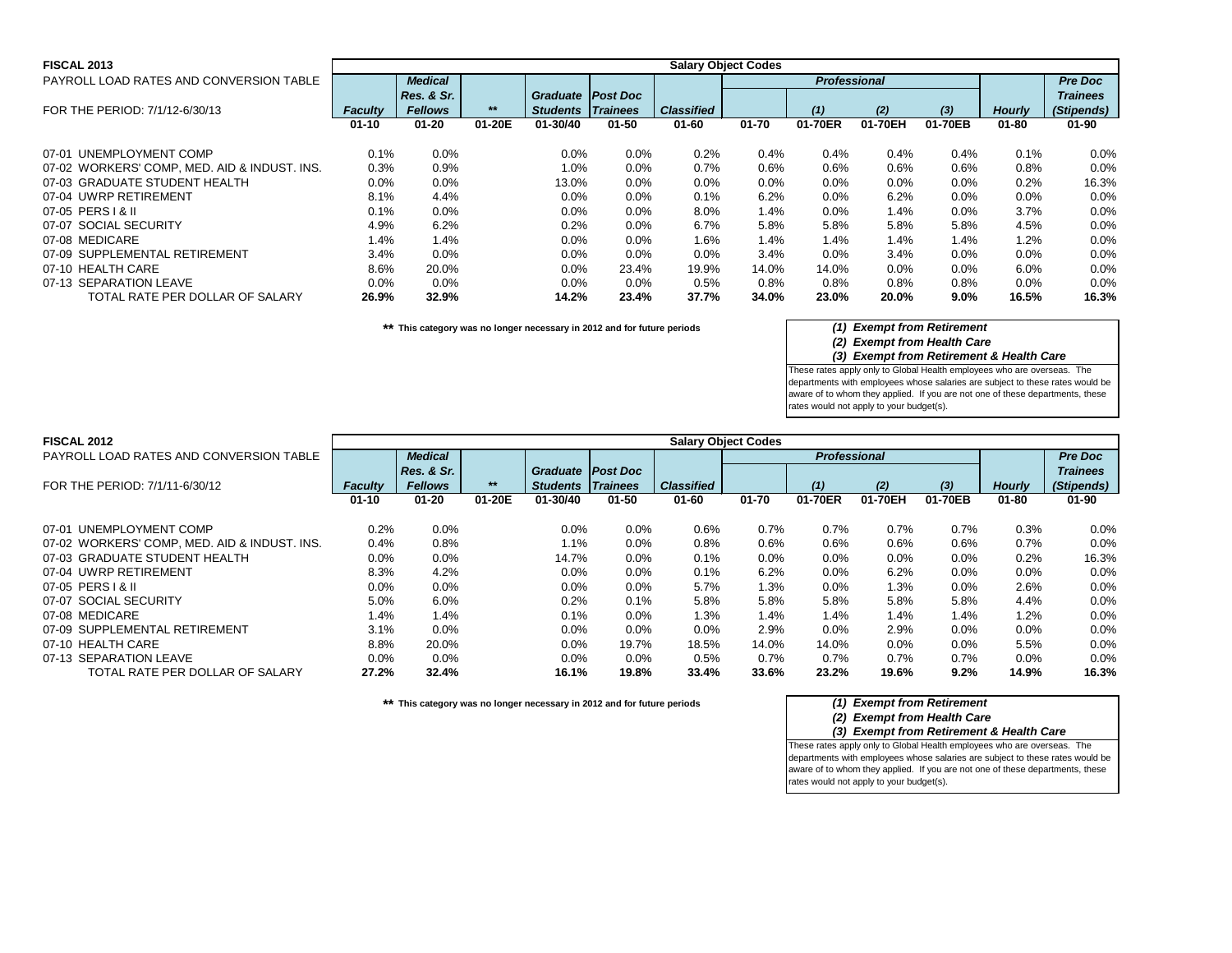| <b>FISCAL 2011</b>                           | <b>Salary Object Codes</b> |                  |                  |                            |           |                   |           |                                       |         |         |               |                 |  |  |
|----------------------------------------------|----------------------------|------------------|------------------|----------------------------|-----------|-------------------|-----------|---------------------------------------|---------|---------|---------------|-----------------|--|--|
| PAYROLL LOAD RATES AND CONVERSION TABLE      |                            | <b>Auxiliary</b> |                  |                            |           |                   |           | <b>Professional</b>                   |         |         |               | <b>Pre Doc</b>  |  |  |
|                                              |                            | Non-             | <b>Medical</b>   | <b>Graduate   Post Doc</b> |           |                   |           |                                       |         |         |               | <b>Trainees</b> |  |  |
| FOR THE PERIOD: 7/1/10-6/30/11               | <b>Faculty</b>             | <b>Teaching</b>  | <b>Residents</b> | <b>Students Trainees</b>   |           | <b>Classified</b> |           | (1)                                   | (2)     | $(3)$   | <b>Hourly</b> | (Stipends)      |  |  |
|                                              | $01 - 10$                  | $01 - 20$        | 01-20E           | 01-30/40                   | $01 - 50$ | $01 - 60$         | $01 - 70$ | 01-70ER                               | 01-70EH | 01-70EB | $01 - 80$     | $01 - 90$       |  |  |
|                                              |                            |                  |                  |                            |           |                   |           |                                       |         |         |               |                 |  |  |
| 07-01 UNEMPLOYMENT COMP                      | $0.0\%$                    | $0.0\%$          | $0.0\%$          | $0.0\%$                    | $0.0\%$   | 0.2%              | 0.3%      | 0.3%                                  | 0.3%    | 0.3%    | 0.1%          | 0.0%            |  |  |
| 07-02 WORKERS' COMP, MED. AID & INDUST. INS. | 0.3%                       | 0.5%             | 0.5%             | $0.8\%$                    | $0.0\%$   | 0.7%              | 0.4%      | $0.4\%$                               | 0.4%    | 0.4%    | 0.5%          | 0.0%            |  |  |
| 07-03 GRADUATE STUDENT HEALTH                | $0.0\%$                    | 0.0%             | $0.0\%$          | 13.7%                      | $0.0\%$   | $0.0\%$           | 0.0%      | $0.0\%$                               | $0.0\%$ | $0.0\%$ | 0.1%          | 13.0%           |  |  |
| 07-04 UWRP RETIREMENT                        | 7.5%                       | 2.8%             | 2.8%             | $0.0\%$                    | 0.0%      | 0.1%              | 5.7%      | $0.0\%$                               | 5.7%    | $0.0\%$ | 0.1%          | 0.0%            |  |  |
| 07-05 PERS   & II                            | $0.0\%$                    | $0.0\%$          | $0.0\%$          | $0.0\%$                    | $0.0\%$   | 5.9%              | $1.0\%$   | $0.0\%$                               | 1.0%    | $0.0\%$ | 3.0%          | 0.0%            |  |  |
| 07-07 SOCIAL SECURITY                        | 4.7%                       | 4.9%             | 4.9%             | 0.1%                       | $0.0\%$   | 6.7%              | 5.4%      | 5.4%                                  | 5.4%    | 5.4%    | 5.3%          | 0.0%            |  |  |
| 07-08 MEDICARE                               | 1.4%                       | 1.2%             | 1.2%             | $0.0\%$                    | $0.0\%$   | $1.6\%$           | 1.4%      | $1.4\%$                               | 1.4%    | 1.4%    | $1.4\%$       | 0.0%            |  |  |
| 07-09 SUPPLEMENTAL RETIREMENT                | 4.2%                       | $0.0\%$          | $0.0\%$          | $0.0\%$                    | 0.0%      | $0.0\%$           | 4.2%      | $0.0\%$                               | 4.2%    | $0.0\%$ | 0.0%          | 0.0%            |  |  |
| 07-10 HEALTH CARE                            | 7.7%                       | 15.0%            | 15.0%            | $0.1\%$                    | 14.7%     | 21.4%             | 12.2%     | 12.2%                                 | $0.0\%$ | 0.0%    | 3.4%          | 0.0%            |  |  |
| TOTAL RATE PER DOLLAR OF SALARY              | 25.8%                      | 24.4%            | 24.4%            | 14.7%                      | 14.7%     | 36.6%             | 30.6%     | 19.7%                                 | 18.4%   | 7.5%    | 13.9%         | 13.0%           |  |  |
|                                              |                            |                  |                  |                            |           |                   |           | <b>Exempt from Retirement</b><br>(1)  |         |         |               |                 |  |  |
|                                              |                            |                  |                  |                            |           |                   |           | <b>Exempt from Health Care</b><br>(2) |         |         |               |                 |  |  |

*(3) Exempt from Retirement & Health Care*

| <b>FISCAL 2010</b>                           | <b>Salary Object Codes</b> |                  |                  |                          |           |                   |           |                            |         |                             |               |                 |  |
|----------------------------------------------|----------------------------|------------------|------------------|--------------------------|-----------|-------------------|-----------|----------------------------|---------|-----------------------------|---------------|-----------------|--|
| PAYROLL LOAD RATES AND CONVERSION TABLE      |                            | <b>Auxiliary</b> |                  |                          |           |                   |           | <b>Professional</b>        |         |                             |               | <b>Pre Doc</b>  |  |
|                                              |                            | <b>Non-</b>      | <b>Medical</b>   | Graduate Post Doc        |           |                   |           |                            |         |                             |               | <b>Trainees</b> |  |
| FOR THE PERIOD: 7/1/09-6/30/10               | <b>Faculty</b>             | <b>Teaching</b>  | <b>Residents</b> | <b>Students Trainees</b> |           | <b>Classified</b> |           | (1)                        | (2)     | $(3)$                       | <b>Hourly</b> | (Stipends)      |  |
|                                              | $01 - 10$                  | $01 - 20$        | 01-20E           | $01 - 30/40$             | $01 - 50$ | $01 - 60$         | $01 - 70$ | 01-70ER                    | 01-70EH | 01-70EB                     | $01 - 80$     | $01 - 90$       |  |
| 07-01 UNEMPLOYMENT COMP                      | 0.0%                       | 0.0%             | 0.0%             | 0.0%                     | $0.0\%$   | 0.2%              | 0.2%      | 0.2%                       | 0.2%    | 0.2%                        | $0.0\%$       | 0.0%            |  |
| 07-02 WORKERS' COMP, MED. AID & INDUST. INS. | 0.2%                       | 0.5%             | 0.5%             | 0.6%                     | $0.0\%$   | 0.5%              | 0.3%      | 0.3%                       | 0.3%    | 0.3%                        | 0.4%          | 0.0%            |  |
| 07-03 GRADUATE STUDENT HEALTH                | 0.0%                       | 0.0%             | $0.0\%$          | 12.1%                    | $0.0\%$   | 0.0%              | $0.0\%$   | $0.0\%$                    | $0.0\%$ | $0.0\%$                     | 0.1%          | 10.2%           |  |
| 07-04 UWRP RETIREMENT                        | 7.5%                       | 1.2%             | $0.0\%$          | $0.0\%$                  | $0.0\%$   | 0.1%              | 5.7%      | $0.0\%$                    | 5.7%    | $0.0\%$                     | 0.1%          | 0.0%            |  |
| 07-05 PERS   & II                            | 0.1%                       | 0.0%             | $0.0\%$          | 0.0%                     | $0.0\%$   | 8.4%              | $1.6\%$   | 0.0%                       | 1.6%    | $0.0\%$                     | 4.2%          | 0.0%            |  |
| 07-07 SOCIAL SECURITY                        | 4.7%                       | 5.3%             | 5.3%             | 0.1%                     | $0.0\%$   | 6.2%              | 5.5%      | 5.5%                       | 5.5%    | 5.5%                        | 4.7%          | 0.0%            |  |
| 07-08 MEDICARE                               | 1.4%                       | 1.3%             | 1.3%             | 0.0%                     | 0.0%      | 1.5%              | 1.4%      | 1.4%                       | 1.4%    | 1.4%                        | 1.2%          | 0.0%            |  |
| 07-09 SUPPLEMENTAL RETIREMENT                | 1.2%                       | 0.0%             | $0.0\%$          | $0.0\%$                  | $0.0\%$   | 0.0%              | 1.2%      | $0.0\%$                    | 1.2%    | $0.0\%$                     | $0.0\%$       | 0.0%            |  |
| 07-10 HEALTH CARE                            | 8.5%                       | 17.4%            | 17.4%            | 0.1%                     | 19.4%     | 21.4%             | 13.4%     | 13.4%                      | $0.0\%$ | $0.0\%$                     | 2.3%          | 0.1%            |  |
| TOTAL RATE PER DOLLAR OF SALARY              | 23.6%                      | 25.7%            | 24.5%            | 12.9%                    | 19.4%     | 38.3%             | 29.3%     | 20.8%                      | 15.9%   | 7.4%                        | 13.0%         | 10.3%           |  |
|                                              |                            |                  |                  |                          |           |                   |           | (1) Exempt from Retirement |         |                             |               |                 |  |
|                                              |                            |                  |                  |                          |           |                   |           |                            |         | (2) Exempt from Health Care |               |                 |  |

*(3) Exempt from Retirement & Health Care*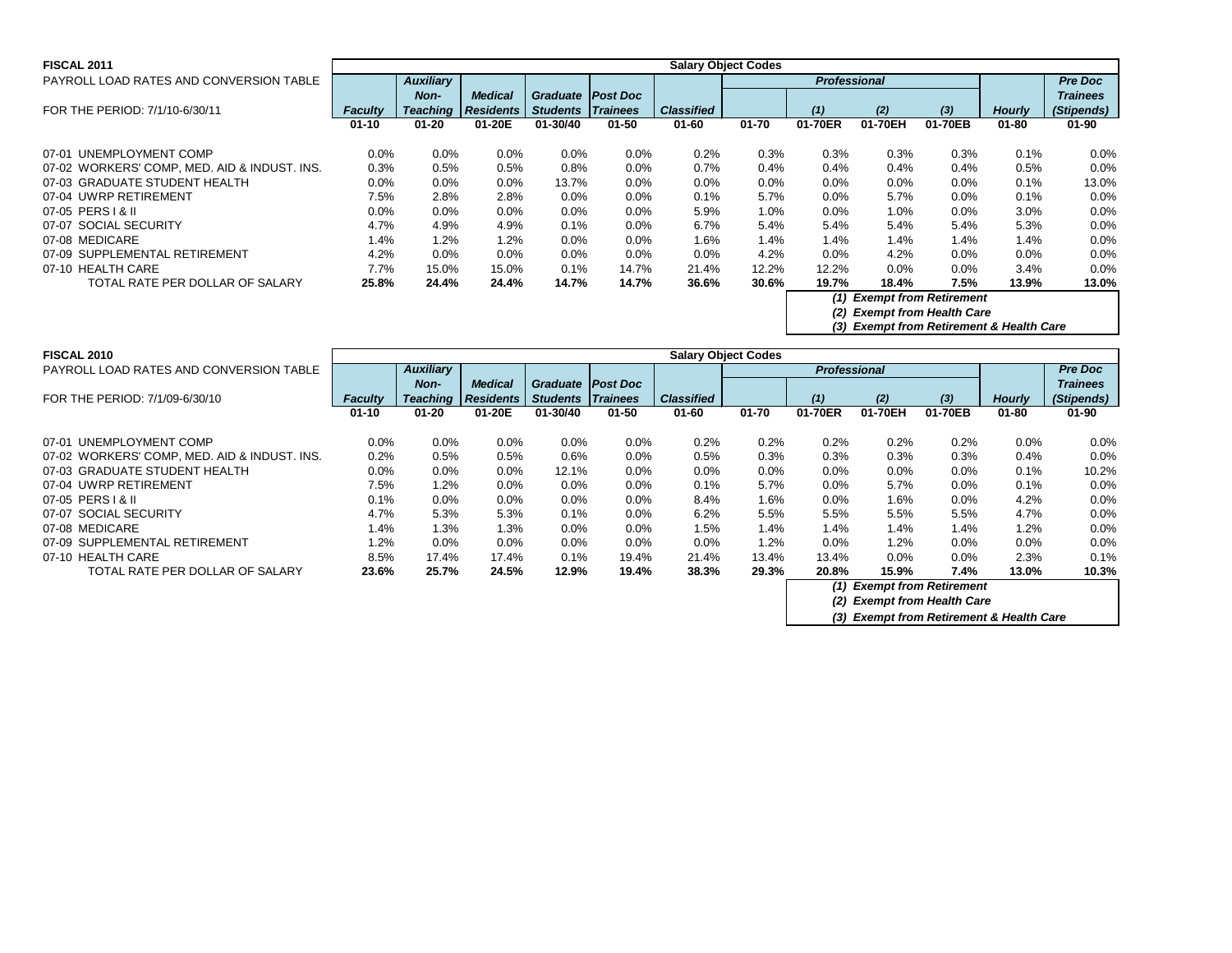| <b>FISCAL 2009</b>                           |                | <b>Salary Object Codes</b> |                  |                          |           |                   |           |                            |         |                             |               |                 |  |
|----------------------------------------------|----------------|----------------------------|------------------|--------------------------|-----------|-------------------|-----------|----------------------------|---------|-----------------------------|---------------|-----------------|--|
| PAYROLL LOAD RATES AND CONVERSION TABLE      |                | <b>Auxiliary</b>           |                  |                          |           |                   |           | <b>Professional</b>        |         |                             |               | <b>Pre Doc</b>  |  |
|                                              |                | Non-                       | <b>Medical</b>   | Graduate   Post Doc      |           |                   |           |                            |         |                             |               | <b>Trainees</b> |  |
| FOR THE PERIOD: 7/1/08-6/30/09               | <b>Faculty</b> | <b>Teaching</b>            | <b>Residents</b> | <b>Students Trainees</b> |           | <b>Classified</b> |           | (1)                        | (2)     | $(3)$                       | <b>Hourly</b> | (Stipends)      |  |
|                                              | $01 - 10$      | $01 - 20$                  | 01-20E           | 01-30/40                 | $01 - 50$ | $01 - 60$         | $01 - 70$ | 01-70ER                    | 01-70EH | 01-70EB                     | $01 - 80$     | $01 - 90$       |  |
| 07-01 UNEMPLOYMENT COMP                      | 0.0%           | 0.0%                       | 0.0%             | $0.0\%$                  | 0.0%      | 0.2%              | 0.2%      | 0.2%                       | 0.2%    | 0.2%                        | 0.0%          | $0.0\%$         |  |
| 07-02 WORKERS' COMP, MED. AID & INDUST. INS. | 0.2%           | 0.6%                       | 0.6%             | 0.7%                     | 0.0%      | 0.6%              | 0.4%      | $0.4\%$                    | 0.4%    | 0.4%                        | 0.4%          | $0.0\%$         |  |
| 07-03 GRADUATE STUDENT HEALTH                | $0.0\%$        | 0.0%                       | $0.0\%$          | 12.4%                    | $0.0\%$   | 0.0%              | 0.0%      | $0.0\%$                    | $0.0\%$ | 0.0%                        | 0.1%          | 11.2%           |  |
| 07-04 UWRP RETIREMENT                        | 7.5%           | 1.2%                       | $0.0\%$          | $0.0\%$                  | $0.0\%$   | 0.1%              | 5.6%      | $0.0\%$                    | 5.6%    | 0.0%                        | $0.6\%$       | $0.0\%$         |  |
| 07-05 PERS   & II                            | 0.1%           | 0.0%                       | 0.0%             | 0.0%                     | 0.0%      | 5.9%              | 1.2%      | $0.0\%$                    | 1.2%    | 0.0%                        | 2.7%          | 0.0%            |  |
| 07-07 SOCIAL SECURITY                        | 4.8%           | 5.9%                       | 5.9%             | 0.1%                     | 0.0%      | 5.9%              | 5.6%      | 5.6%                       | 5.6%    | 5.6%                        | 4.6%          | $0.0\%$         |  |
| 07-08 MEDICARE                               | 1.4%           | 1.4%                       | 1.4%             | $0.0\%$                  | $0.0\%$   | 1.4%              | 1.4%      | 1.4%                       | 1.4%    | 1.4%                        | 1.3%          | $0.0\%$         |  |
| 07-09 SUPPLEMENTAL RETIREMENT                | 1.3%           | $0.0\%$                    | $0.0\%$          | $0.0\%$                  | $0.0\%$   | 0.0%              | 1.3%      | $0.0\%$                    | $1.3\%$ | 0.0%                        | $0.0\%$       | $0.0\%$         |  |
| 07-10 HEALTH CARE                            | 7.0%           | 14.8%                      | 14.8%            | $0.1\%$                  | 15.5%     | 15.5%             | 10.5%     | 10.5%                      | $0.0\%$ | 0.0%                        | 2.3%          | $0.0\%$         |  |
| TOTAL RATE PER DOLLAR OF SALARY              | 22.3%          | 23.9%                      | 22.7%            | 13.3%                    | 15.5%     | 29.6%             | 26.2%     | 18.1%                      | 15.7%   | 7.6%                        | 12.0%         | 11.2%           |  |
|                                              |                |                            |                  |                          |           |                   |           | (1) Exempt from Retirement |         |                             |               |                 |  |
|                                              |                |                            |                  |                          |           |                   |           |                            |         | (2) Exempt from Health Care |               |                 |  |

*(3) Exempt from Retirement & Health Care*

*(3) Exempt from Retirement & Health Care*

| <b>FISCAL 2008</b>                           |                | <b>Salary Object Codes</b> |                  |                            |           |                   |           |                            |                             |         |               |                 |  |
|----------------------------------------------|----------------|----------------------------|------------------|----------------------------|-----------|-------------------|-----------|----------------------------|-----------------------------|---------|---------------|-----------------|--|
| PAYROLL LOAD RATES AND CONVERSION TABLE      |                | <b>Auxiliary</b>           |                  |                            |           |                   |           | <b>Professional</b>        |                             |         |               | <b>Pre Doc</b>  |  |
|                                              |                | <b>Non-</b>                | <b>Medical</b>   | <b>Graduate   Post Doc</b> |           |                   |           |                            |                             |         |               | <b>Trainees</b> |  |
| FOR THE PERIOD: 7/1/07-6/30/08               | <b>Faculty</b> | <b>Teaching</b>            | <b>Residents</b> | <b>Students Trainees</b>   |           | <b>Classified</b> |           | (1)                        | (2)                         | $(3)$   | <b>Hourly</b> | (Stipends)      |  |
|                                              | $01 - 10$      | $01 - 20$                  | 01-20E           | 01-30/40                   | $01 - 50$ | $01 - 60$         | $01 - 70$ | 01-70ER                    | 01-70EH                     | 01-70EB | $01 - 80$     | $01 - 90$       |  |
| 07-01 UNEMPLOYMENT COMP                      | $0.0\%$        | $0.0\%$                    | 0.0%             | 0.0%                       | $0.0\%$   | 0.3%              | 0.2%      | 0.2%                       | 0.2%                        | 0.2%    | 0.1%          | $0.0\%$         |  |
| 07-02 WORKERS' COMP, MED. AID & INDUST. INS. | 0.3%           | 0.6%                       | 0.6%             | 0.7%                       | $0.0\%$   | 0.6%              | 0.4%      | 0.4%                       | 0.4%                        | 0.4%    | 0.5%          | $0.0\%$         |  |
| 07-03 GRADUATE STUDENT HEALTH                | $0.0\%$        | $0.0\%$                    | 0.0%             | 10.0%                      | $0.0\%$   | 0.0%              | 0.0%      | 0.0%                       | $0.0\%$                     | $0.0\%$ | 0.0%          | 9.3%            |  |
| 07-04 UWRP RETIREMENT                        | 7.7%           | 1.4%                       | 0.0%             | 0.0%                       | 0.0%      | 0.1%              | 5.6%      | 0.0%                       | 5.6%                        | $0.0\%$ | 0.0%          | 0.0%            |  |
| 07-05 PERS   & II                            | 0.0%           | 0.0%                       | 0.0%             | 0.0%                       | $0.0\%$   | 4.5%              | 0.9%      | 0.0%                       | $0.9\%$                     | $0.0\%$ | 2.1%          | 0.0%            |  |
| 07-07 SOCIAL SECURITY                        | 4.9%           | 5.9%                       | 5.9%             | 0.1%                       | $0.0\%$   | 5.9%              | 5.6%      | 5.6%                       | 5.6%                        | 5.6%    | 4.7%          | 0.0%            |  |
| 07-08 MEDICARE                               | 1.4%           | 1.4%                       | 1.4%             | $0.0\%$                    | $0.0\%$   | 1.4%              | 1.4%      | 1.4%                       | 1.4%                        | 1.4%    | 1.2%          | $0.0\%$         |  |
| 07-09 SUPPLEMENTAL RETIREMENT                | 0.4%           | 0.0%                       | 0.0%             | $0.0\%$                    | $0.0\%$   | $0.0\%$           | 0.4%      | $0.0\%$                    | 0.4%                        | $0.0\%$ | 0.0%          | $0.0\%$         |  |
| 07-10 HEALTH CARE                            | 9.3%           | 19.6%                      | 19.6%            | $0.1\%$                    | 20.3%     | 18.8%             | 14.2%     | 14.2%                      | $0.0\%$                     | $0.0\%$ | 2.7%          | $0.0\%$         |  |
| TOTAL RATE PER DOLLAR OF SALARY              | 24.0%          | 28.9%                      | 27.5%            | 10.9%                      | 20.3%     | 31.6%             | 28.7%     | 21.8%                      | 14.5%                       | 7.6%    | 11.3%         | 9.3%            |  |
|                                              |                |                            |                  |                            |           |                   |           | (1) Exempt from Retirement |                             |         |               |                 |  |
|                                              |                |                            |                  |                            |           |                   |           |                            | (2) Exempt from Health Care |         |               |                 |  |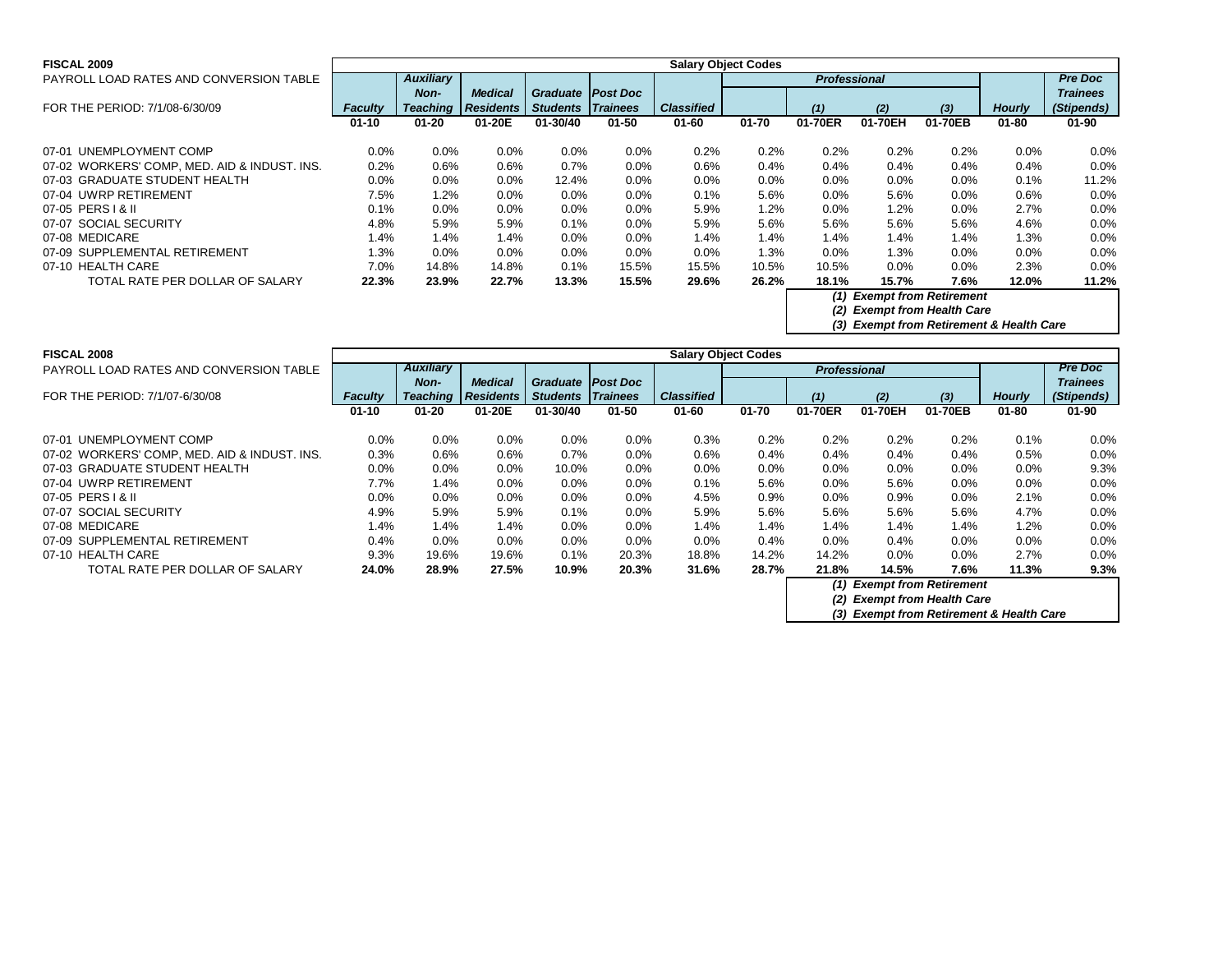| <b>FISCAL 2007</b>                           |                |                  |                  |                          | <b>Salary Object Codes</b> |                   |                 |               |                 |
|----------------------------------------------|----------------|------------------|------------------|--------------------------|----------------------------|-------------------|-----------------|---------------|-----------------|
| PAYROLL LOAD RATES AND CONVERSION TABLE      |                | <b>Auxiliary</b> |                  |                          |                            |                   |                 |               | <b>Pre Doc</b>  |
|                                              |                | Non-             | <b>Medical</b>   | <b>Graduate Post Doc</b> |                            |                   | <b>Profess-</b> |               | <b>Trainees</b> |
| FOR THE PERIOD: 7/1/06-6/30/07               | <b>Faculty</b> | <b>Teaching</b>  | <b>Residents</b> | <b>Students</b>          | <b>Trainees</b>            | <b>Classified</b> | ional           | <b>Hourly</b> | (Stipends)      |
|                                              | $01 - 10$      | $01 - 20$        | 01-20E           | 01-30/40                 | $01 - 50$                  | $01 - 60$         | $01 - 70$       | $01 - 80$     | $01 - 90$       |
| 07-01 UNEMPLOYMENT COMP                      | $0.0\%$        | $0.0\%$          | 0.0%             | $0.0\%$                  | $0.0\%$                    | 0.3%              | 0.2%            | 0.1%          | 0.0%            |
| 07-02 WORKERS' COMP, MED. AID & INDUST. INS. | 0.3%           | 0.6%             | 0.6%             | 0.8%                     | $0.0\%$                    | 0.6%              | 0.4%            | 0.5%          | 0.0%            |
| 07-03 GRADUATE STUDENT HEALTH                | $0.0\%$        | $0.0\%$          | 0.0%             | 12.4%                    | $0.0\%$                    | $0.0\%$           | $0.0\%$         | 0.2%          | 11.1%           |
| 07-04 UWRP RETIREMENT                        | 8.0%           | 4.0%             | 0.0%             | $0.0\%$                  | $0.0\%$                    | 0.1%              | 6.0%            | 0.0%          | 0.0%            |
| 07-05 PERS   & II                            | $0.0\%$        | 0.0%             | 0.0%             | 0.0%                     | $0.0\%$                    | 4.1%              | 0.8%            | 2.0%          | 0.0%            |
| 07-07 SOCIAL SECURITY                        | 4.9%           | 5.9%             | 5.9%             | 0.1%                     | 0.0%                       | 5.9%              | 5.6%            | 4.6%          | 0.0%            |
| 07-08 MEDICARE                               | 1.4%           | 1.4%             | 1.4%             | 0.0%                     | $0.0\%$                    | 1.4%              | 1.4%            | 1.2%          | 0.0%            |
| 07-10 HEALTH CARE                            | 9.2%           | 19.2%            | 19.2%            | $0.1\%$                  | 19.9%                      | 18.5%             | 13.9%           | 2.5%          | 0.0%            |
| TOTAL RATE PER DOLLAR OF SALARY              | 23.8%          | 31.1%            | 27.1%            | 13.4%                    | 19.9%                      | 30.9%             | 28.3%           | 11.1%         | 11.1%           |

| <b>FISCAL 2006</b>                           |                | <b>Salary Object Codes</b> |                  |                 |                 |                   |                 |               |                 |  |  |  |
|----------------------------------------------|----------------|----------------------------|------------------|-----------------|-----------------|-------------------|-----------------|---------------|-----------------|--|--|--|
| PAYROLL LOAD RATES AND CONVERSION TABLE      |                | <b>Auxiliary</b>           |                  |                 |                 |                   |                 |               | <b>Pre Doc</b>  |  |  |  |
|                                              |                | Non-                       | <b>Medical</b>   | <b>Graduate</b> | <b>Post Doc</b> |                   | <b>Profess-</b> |               | <b>Trainees</b> |  |  |  |
| FOR THE PERIOD: 7/1/05-6/30/06               | <b>Faculty</b> | <b>Teaching</b>            | <b>Residents</b> | <b>Students</b> | <b>Trainees</b> | <b>Classified</b> | ional           | <b>Hourly</b> | (Stipends)      |  |  |  |
|                                              | $01 - 10$      | $01 - 20$                  | 01-20E           | 01-30/40        | 01-50           | $01 - 60$         | $01 - 70$       | $01 - 80$     | $01 - 90$       |  |  |  |
|                                              |                |                            |                  |                 |                 |                   |                 |               |                 |  |  |  |
| 07-01 UNEMPLOYMENT COMP                      | $0.0\%$        | $0.0\%$                    | $0.0\%$          | $0.0\%$         | $0.0\%$         | 0.3%              | 0.2%            | 0.1%          | $0.0\%$         |  |  |  |
| 07-02 WORKERS' COMP, MED. AID & INDUST. INS. | 0.3%           | 0.6%                       | 0.6%             | 0.8%            | $0.0\%$         | 0.7%              | 0.5%            | 0.6%          | $0.0\%$         |  |  |  |
| 07-03 GRADUATE STUDENT HEALTH                | 0.0%           | $0.0\%$                    | $0.0\%$          | 12.6%           | $0.0\%$         | $0.0\%$           | $0.0\%$         | 0.2%          | 11.0%           |  |  |  |
| 07-04 UWRP RETIREMENT                        | 7.7%           | 3.5%                       | $0.0\%$          | $0.0\%$         | $0.0\%$         | 0.0%              | 5.6%            | 0.0%          | $0.0\%$         |  |  |  |
| 07-05 PERS   & II                            | $0.0\%$        | $0.0\%$                    | $0.0\%$          | $0.0\%$         | $0.0\%$         | 2.4%              | 0.4%            | 1.1%          | $0.0\%$         |  |  |  |
| 07-07 SOCIAL SECURITY                        | 5.1%           | 5.4%                       | 5.4%             | $0.0\%$         | $0.0\%$         | 6.1%              | 5.8%            | 4.8%          | $0.0\%$         |  |  |  |
| 07-08 MEDICARE                               | 1.4%           | 1.2%                       | 1.2%             | $0.0\%$         | $0.0\%$         | 1.4%              | 1.4%            | 1.3%          | $0.0\%$         |  |  |  |
| 07-10 HEALTH CARE                            | 8.6%           | 16.3%                      | 16.4%            | $0.0\%$         | 18.1%           | 19.9%             | 13.2%           | 3.0%          | $0.0\%$         |  |  |  |
| TOTAL RATE PER DOLLAR OF SALARY              | 23.2%          | 27.0%                      | 23.6%            | 13.4%           | 18.1%           | 30.8%             | 27.1%           | 11.1%         | 11.0%           |  |  |  |

| <b>FISCAL 2005</b>                           | <b>Salary Object Codes</b> |                  |                  |                 |                 |                   |                 |               |                 |  |  |
|----------------------------------------------|----------------------------|------------------|------------------|-----------------|-----------------|-------------------|-----------------|---------------|-----------------|--|--|
| PAYROLL LOAD RATES AND CONVERSION TABLE      |                            | <b>Auxiliary</b> |                  |                 |                 |                   |                 |               | <b>Pre Doc</b>  |  |  |
|                                              |                            | Non-             | <b>Medical</b>   | <b>Graduate</b> | <b>Post Doc</b> |                   | <b>Profess-</b> |               | <b>Trainees</b> |  |  |
| FOR THE PERIOD: 7/1/04-6/30/05               | <b>Faculty</b>             | <b>Teaching</b>  | <b>Residents</b> | <b>Students</b> | <b>Trainees</b> | <b>Classified</b> | ional           | <b>Hourly</b> | (Stipends)      |  |  |
|                                              | $01 - 10$                  | $01 - 20$        | 01-20E           | 01-30/40        | $01 - 50$       | 01-60             | $01 - 70$       | $01 - 80$     | $01 - 90$       |  |  |
| 07-01 UNEMPLOYMENT COMP                      | 0.1%                       | 0.0%             | $0.0\%$          | 0.0%            | 0.0%            | 0.5%              | 0.4%            | 0.2%          | $0.0\%$         |  |  |
| 07-02 WORKERS' COMP, MED. AID & INDUST. INS. | 0.3%                       | 0.6%             | 0.7%             | 0.9%            | 0.0%            | 0.7%              | 0.5%            | 0.6%          | $0.0\%$         |  |  |
| 07-03 GRADUATE STUDENT HEALTH                | $0.0\%$                    | $0.0\%$          | $0.0\%$          | 10.8%           | 0.0%            | 0.0%              | 0.0%            | 0.1%          | 8.6%            |  |  |
| 07-04 UWRP RETIREMENT                        | 7.7%                       | 3.5%             | $0.0\%$          | $0.0\%$         | $0.0\%$         | $0.0\%$           | 5.5%            | $0.0\%$       | $0.0\%$         |  |  |
| 07-05 PERS 1 & II                            | $0.0\%$                    | $0.0\%$          | $0.0\%$          | 0.0%            | $0.0\%$         | 1.5%              | 0.3%            | 0.6%          | $0.0\%$         |  |  |
| 07-07 SOCIAL SECURITY                        | 5.1%                       | 5.3%             | 5.5%             | $0.0\%$         | 0.0%            | 6.0%              | 5.7%            | 4.7%          | $0.0\%$         |  |  |
| 07-08 MEDICARE                               | 1.4%                       | 1.2%             | 1.3%             | 0.0%            | $0.0\%$         | 1.4%              | 1.4%            | 1.2%          | $0.0\%$         |  |  |
| 07-10 HEALTH CARE                            | 8.0%                       | 14.8%            | 15.2%            | 0.0%            | 16.6%           | 18.3%             | 11.9%           | 2.8%          | $0.0\%$         |  |  |
| TOTAL RATE PER DOLLAR OF SALARY              | 22.6%                      | 25.5%            | 22.6%            | 11.7%           | 16.6%           | 28.3%             | 25.5%           | 10.2%         | 8.6%            |  |  |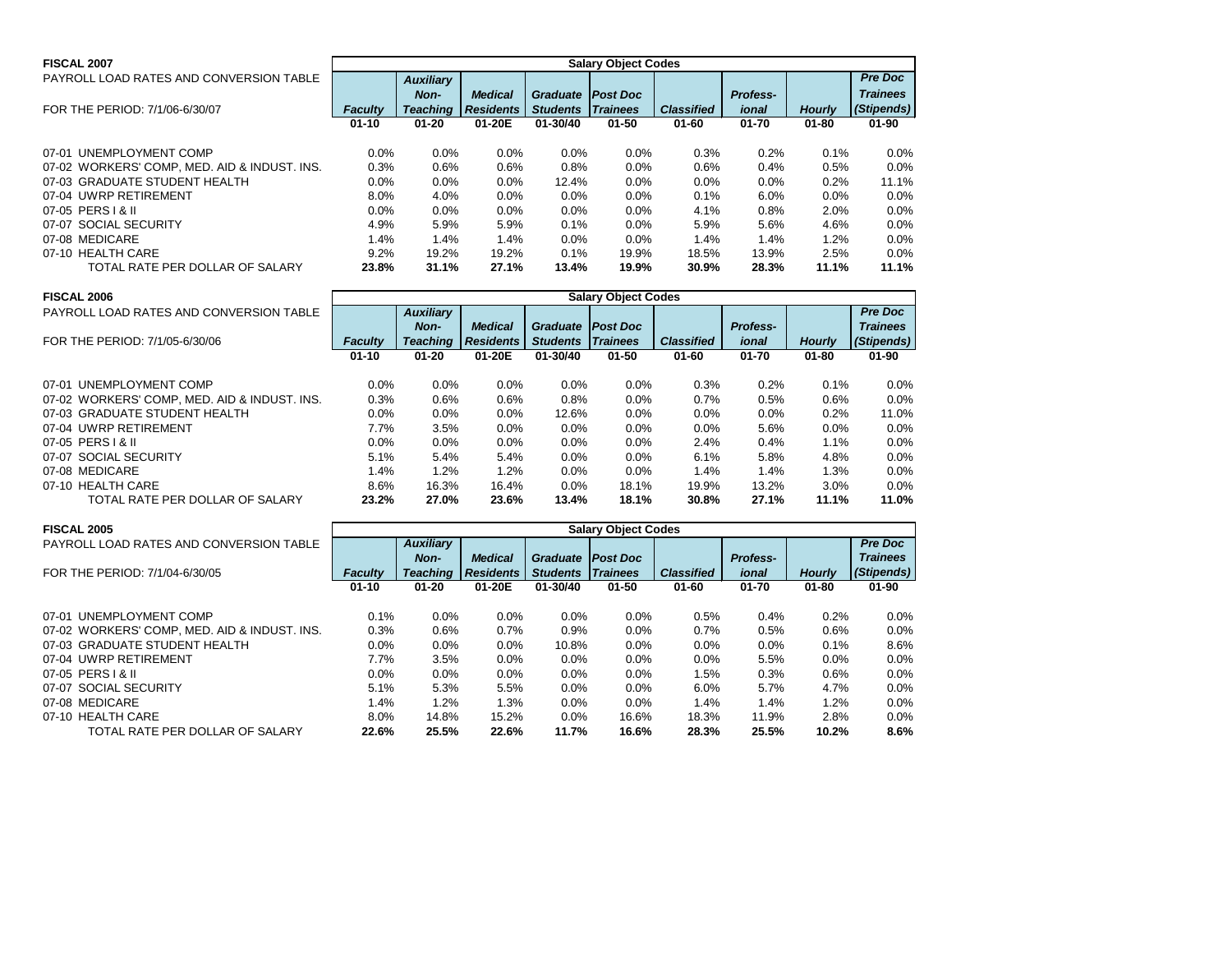| <b>FISCAL 2004</b>                           |                |                  |                  |                            | <b>Salary Object Codes</b> |                   |                 |               |                 |
|----------------------------------------------|----------------|------------------|------------------|----------------------------|----------------------------|-------------------|-----------------|---------------|-----------------|
| PAYROLL LOAD RATES AND CONVERSION TABLE      |                | <b>Auxiliary</b> |                  |                            |                            |                   |                 |               | <b>Pre Doc</b>  |
|                                              |                | Non-             | <b>Medical</b>   | <b>Graduate   Post Doc</b> |                            |                   | <b>Profess-</b> |               | <b>Trainees</b> |
| FOR THE PERIOD: 7/1/03-6/30/04               | <b>Faculty</b> | <b>Teaching</b>  | <b>Residents</b> | <b>Students</b>            | <b>Trainees</b>            | <b>Classified</b> | ional           | <b>Hourly</b> | (Stipends)      |
|                                              | $01 - 10$      | $01 - 20$        | 01-20E           | 01-30/40                   | $01 - 50$                  | $01 - 60$         | $01 - 70$       | $01 - 80$     | $01 - 90$       |
| 07-01 UNEMPLOYMENT COMP                      | 0.1%           | 0.0%             | 0.0%             | 0.0%                       | $0.0\%$                    | 0.4%              | 0.4%            | 0.3%          | 0.0%            |
| 07-02 WORKERS' COMP, MED. AID & INDUST. INS. | 0.3%           | 0.6%             | 0.7%             | 0.9%                       | $0.0\%$                    | 0.7%              | 0.5%            | 0.6%          | 0.0%            |
| 07-03 GRADUATE STUDENT HEALTH                | $0.0\%$        | $0.0\%$          | 0.0%             | 12.5%                      | $0.0\%$                    | $0.0\%$           | $0.0\%$         | 0.2%          | 11.7%           |
| 07-04 UWRP RETIREMENT                        | 7.6%           | 3.5%             | 0.0%             | $0.0\%$                    | $0.0\%$                    | $0.0\%$           | 5.5%            | $0.0\%$       | 0.0%            |
| 07-05 PERS   & II                            | 0.0%           | 0.0%             | 0.0%             | 0.0%                       | $0.0\%$                    | 1.3%              | 0.2%            | 0.5%          | 0.0%            |
| 07-07 SOCIAL SECURITY                        | 5.1%           | 5.2%             | 6.4%             | $0.0\%$                    | $0.0\%$                    | 6.0%              | 5.8%            | 4.8%          | 0.0%            |
| 07-08 MEDICARE                               | 1.4%           | 1.2%             | 1.5%             | $0.0\%$                    | $0.0\%$                    | $1.4\%$           | 1.4%            | 1.2%          | $0.0\%$         |
| 07-10 HEALTH CARE                            | 7.2%           | 12.6%            | 15.2%            | 0.0%                       | 13.8%                      | 16.1%             | 10.7%           | 1.8%          | 0.0%            |
| TOTAL RATE PER DOLLAR OF SALARY              | 21.7%          | 23.1%            | 23.7%            | 13.4%                      | 13.8%                      | 26.0%             | 24.6%           | 9.4%          | 11.7%           |

| <b>FISCAL 2003</b>                           | <b>Salary Object Codes</b> |                  |                  |                 |                 |                   |                 |               |                 |  |  |  |
|----------------------------------------------|----------------------------|------------------|------------------|-----------------|-----------------|-------------------|-----------------|---------------|-----------------|--|--|--|
| PAYROLL LOAD RATES AND CONVERSION TABLE      |                            | <b>Auxiliary</b> |                  |                 |                 |                   |                 |               | <b>Pre Doc</b>  |  |  |  |
|                                              |                            | Non-             | <b>Medical</b>   | <b>Graduate</b> | <b>Post Doc</b> |                   | <b>Profess-</b> |               | <b>Trainees</b> |  |  |  |
| FOR THE PERIOD: 7/1/02-6/30/03               | <b>Faculty</b>             | <b>Teaching</b>  | <b>Residents</b> | <b>Students</b> | <b>Trainees</b> | <b>Classified</b> | ional           | <b>Hourly</b> | (Stipends)      |  |  |  |
|                                              | $01 - 10$                  | $01 - 20$        | 01-20E           | 01-30/40        | $01 - 50$       | $01 - 60$         | $01 - 70$       | $01 - 80$     | $01 - 90$       |  |  |  |
| 07-01 UNEMPLOYMENT COMP                      | $0.0\%$                    | $0.0\%$          | $0.0\%$          | 0.0%            | $0.0\%$         | $0.4\%$           | 0.2%            | 0.3%          | $0.0\%$         |  |  |  |
| 07-02 WORKERS' COMP, MED. AID & INDUST. INS. | 0.3%                       | $0.6\%$          | 0.6%             | 0.8%            | 0.7%            | 0.6%              | 0.4%            | 0.6%          | $0.0\%$         |  |  |  |
| 07-03 GRADUATE STUDENT HEALTH                | 0.0%                       | $0.0\%$          | $0.0\%$          | 10.9%           | 0.0%            | $0.0\%$           | $0.0\%$         | 0.2%          | 9.9%            |  |  |  |
| 07-04 UWRP RETIREMENT                        | 7.9%                       | 3.9%             | 0.0%             | $0.0\%$         | 0.0%            | 0.0%              | 5.6%            | $0.0\%$       | $0.0\%$         |  |  |  |
| 07-05 PERS   & II                            | $0.0\%$                    | $0.0\%$          | $0.0\%$          | $0.0\%$         | $0.0\%$         | 1.3%              | 0.3%            | 0.5%          | $0.0\%$         |  |  |  |
| 07-07 SOCIAL SECURITY                        | 5.3%                       | 5.9%             | 5.9%             | $0.0\%$         | $0.0\%$         | 6.2%              | 6.0%            | 5.0%          | $0.0\%$         |  |  |  |
| 07-08 MEDICARE                               | 1.4%                       | 1.4%             | 1.4%             | $0.0\%$         | $0.0\%$         | 1.4%              | 1.4%            | $1.3\%$       | $0.0\%$         |  |  |  |
| 07-10 HEALTH CARE                            | 7.3%                       | 14.2%            | 13.9%            | $0.0\%$         | 15.5%           | 16.2%             | 10.6%           | $1.9\%$       | $0.0\%$         |  |  |  |
|                                              |                            |                  |                  |                 |                 |                   |                 |               |                 |  |  |  |
| TOTAL RATE PER DOLLAR OF SALARY              | 22.3%                      | 26.0%            | 21.8%            | 11.7%           | 16.2%           | 26.2%             | 24.5%           | 9.7%          | $9.9\%$         |  |  |  |

| <b>FISCAL 2002</b>                           | <b>Salary Object Codes</b> |                  |                  |                 |                 |                   |                 |               |                 |  |  |
|----------------------------------------------|----------------------------|------------------|------------------|-----------------|-----------------|-------------------|-----------------|---------------|-----------------|--|--|
| PAYROLL LOAD RATES AND CONVERSION TABLE      |                            | <b>Auxiliary</b> |                  |                 |                 |                   |                 |               | <b>Pre Doc</b>  |  |  |
|                                              |                            | Non-             | <b>Medical</b>   | <b>Graduate</b> | <b>Post Doc</b> |                   | <b>Profess-</b> |               | <b>Trainees</b> |  |  |
| FOR THE PERIOD: 7/1/01-6/30/02               | <b>Faculty</b>             | <b>Teaching</b>  | <b>Residents</b> | <b>Students</b> | <i>Trainees</i> | <b>Classified</b> | ional           | <b>Hourly</b> | (Stipends)      |  |  |
|                                              | $01 - 10$                  | $01 - 20$        | 01-20E           | 01-30/40        | $01 - 50$       | $01 - 60$         | $01 - 70$       | $01 - 80$     | $01 - 90$       |  |  |
|                                              |                            |                  |                  |                 |                 |                   |                 |               |                 |  |  |
| 07-01 UNEMPLOYMENT COMP                      | $0.0\%$                    | 0.0%             | $0.0\%$          | 0.0%            | $0.0\%$         | 0.3%              | 0.1%            | $0.1\%$       | $0.0\%$         |  |  |
| 07-02 WORKERS' COMP, MED. AID & INDUST. INS. | 0.3%                       | $0.6\%$          | 0.6%             | 0.8%            | 0.5%            | 0.6%              | 0.4%            | 0.6%          | $0.0\%$         |  |  |
| 07-03 GRADUATE STUDENT HEALTH                | $0.0\%$                    | $0.0\%$          | 0.0%             | 9.9%            | 0.0%            | 0.0%              | 0.0%            | 0.1%          | 11.5%           |  |  |
| 07-04 UWRP RETIREMENT                        | 7.7%                       | 3.9%             | $0.0\%$          | $0.0\%$         | $0.0\%$         | $0.0\%$           | 5.3%            | $0.0\%$       | $0.0\%$         |  |  |
| 07-05 PERS 1 & II                            | 0.0%                       | $0.0\%$          | $0.0\%$          | 0.0%            | 0.0%            | 1.7%              | 0.4%            | 0.7%          | $0.0\%$         |  |  |
| 07-07 SOCIAL SECURITY                        | 5.2%                       | 5.8%             | 5.7%             | 0.0%            | 0.0%            | 6.0%              | 5.9%            | 4.8%          | $0.0\%$         |  |  |
| 07-08 MEDICARE                               | 1.4%                       | 1.4%             | 1.4%             | 0.0%            | 0.0%            | 1.4%              | 1.4%            | 1.2%          | $0.0\%$         |  |  |
| 07-10 HEALTH CARE                            | 6.7%                       | 13.3%            | 13.1%            | $0.0\%$         | 13.6%           | 14.9%             | 9.6%            | $1.7\%$       | $0.0\%$         |  |  |
| TOTAL RATE PER DOLLAR OF SALARY              | 21.3%                      | 24.9%            | 20.7%            | 10.7%           | 14.1%           | 24.9%             | 23.2%           | 9.3%          | 11.5%           |  |  |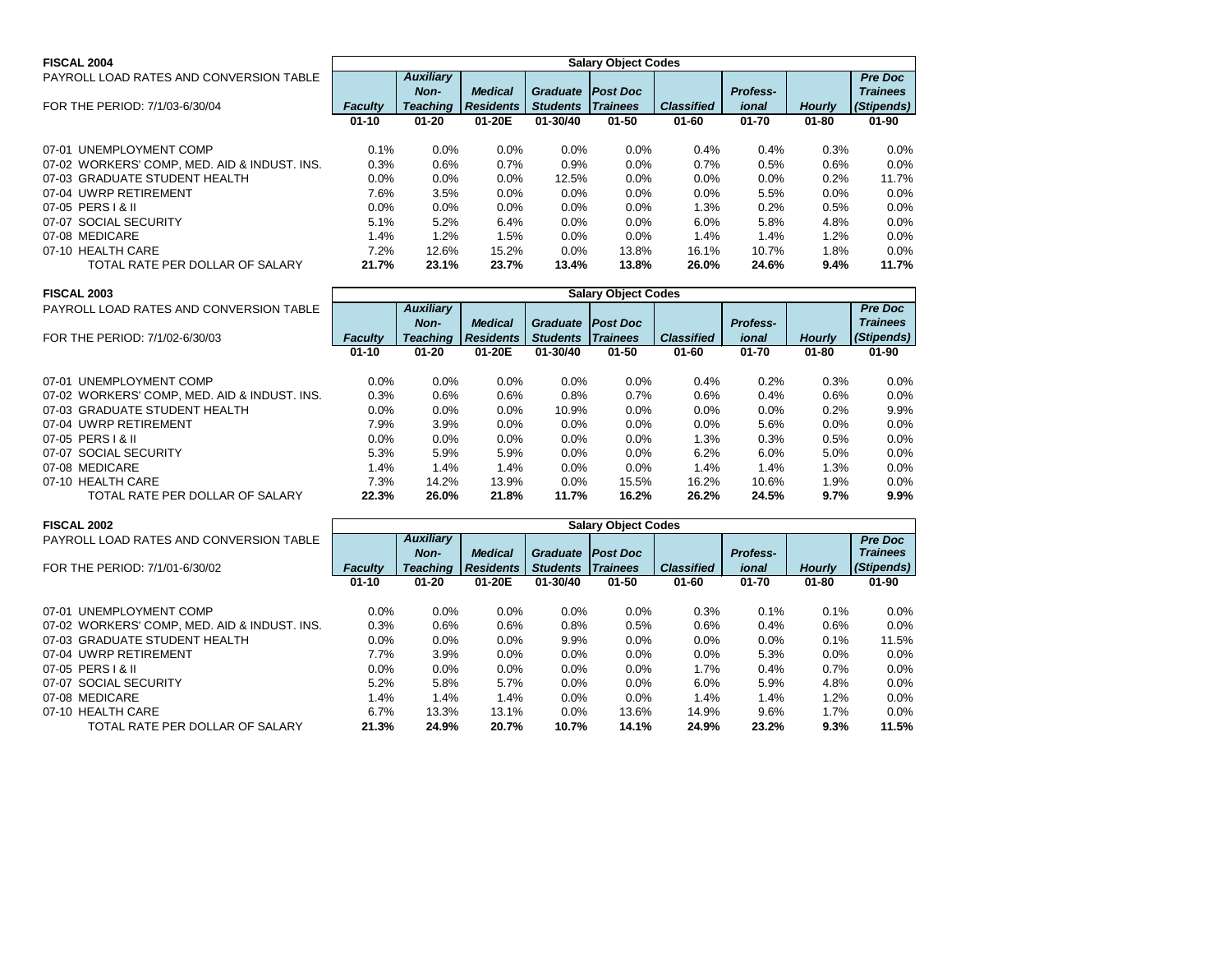|                                              | <b>Salary Object Codes</b> |                  |                  |                            |                 |                   |                 |               |                 |  |  |
|----------------------------------------------|----------------------------|------------------|------------------|----------------------------|-----------------|-------------------|-----------------|---------------|-----------------|--|--|
| <b>FISCAL 2001</b>                           |                            |                  |                  |                            |                 |                   |                 |               |                 |  |  |
| PAYROLL LOAD RATES AND CONVERSION TABLE      |                            | <b>Auxiliary</b> |                  |                            |                 |                   |                 |               | <b>Pre Doc</b>  |  |  |
|                                              |                            | Non-             | <b>Medical</b>   | <b>Graduate   Post Doc</b> |                 |                   | <b>Profess-</b> |               | <b>Trainees</b> |  |  |
| FOR THE PERIOD: 7/1/00-6/30/01               | <b>Faculty</b>             | <b>Teaching</b>  | <b>Residents</b> | <b>Students</b>            | <b>Trainees</b> | <b>Classified</b> | ional           | <b>Hourly</b> | (Stipends)      |  |  |
|                                              | $01 - 10$                  | $01 - 20$        | 01-20E           | 01-30/40                   | 01-50           | $01 - 60$         | 01-70           | $01 - 80$     | $01 - 90$       |  |  |
| 07-01 UNEMPLOYMENT COMP                      | 0.0%                       | 0.0%             | 0.0%             | $0.0\%$                    | $0.0\%$         | 0.3%              | 0.1%            | 0.1%          | 0.0%            |  |  |
| 07-02 WORKERS' COMP, MED. AID & INDUST. INS. | 0.3%                       | 0.7%             | 0.7%             | 0.9%                       | 0.7%            | 0.7%              | 0.5%            | 0.7%          | 0.0%            |  |  |
| 07-03 GRADUATE STUDENT HEALTH                | 0.0%                       | 0.0%             | 0.0%             | 9.3%                       | $0.0\%$         | $0.0\%$           | 0.0%            | 0.1%          | 8.4%            |  |  |
| 07-04 UWRP RETIREMENT                        | 7.9%                       | 4.0%             | 0.0%             | $0.0\%$                    | $0.0\%$         | $0.0\%$           | 5.3%            | 0.0%          | $0.0\%$         |  |  |
| 07-05 PERS   & II                            | 0.0%                       | 0.0%             | 0.0%             | $0.0\%$                    | $0.0\%$         | 4.5%              | 1.1%            | 1.8%          | 0.0%            |  |  |
| 07-07 SOCIAL SECURITY                        | 5.3%                       | 5.9%             | 5.9%             | $0.0\%$                    | $0.0\%$         | 6.1%              | 6.0%            | 4.8%          | 0.0%            |  |  |
| 07-08 MEDICARE                               | 1.4%                       | 1.4%             | 1.4%             | 0.0%                       | $0.0\%$         | $1.4\%$           | 1.4%            | 1.2%          | 0.0%            |  |  |
| 07-10 HEALTH CARE                            | 6.9%                       | 13.4%            | 13.5%            | 0.0%                       | 14.7%           | 15.4%             | 9.8%            | 1.9%          | 0.0%            |  |  |
| TOTAL RATE PER DOLLAR OF SALARY              | 21.8%                      | 25.3%            | 21.4%            | 10.2%                      | 15.4%           | 28.4%             | 24.2%           | 10.6%         | 8.4%            |  |  |

| <b>FISCAL 2000</b>                           | <b>Salary Object Codes</b> |                  |                  |                 |                 |                   |                 |               |                 |  |  |
|----------------------------------------------|----------------------------|------------------|------------------|-----------------|-----------------|-------------------|-----------------|---------------|-----------------|--|--|
| PAYROLL LOAD RATES AND CONVERSION TABLE      |                            | <b>Auxiliary</b> |                  |                 |                 |                   |                 |               | <b>Pre Doc</b>  |  |  |
|                                              |                            | Non-             | <b>Medical</b>   | <b>Graduate</b> | <b>Post Doc</b> |                   | <b>Profess-</b> |               | <b>Trainees</b> |  |  |
| FOR THE PERIOD: 7/1/99-6/30/00               | <b>Faculty</b>             | <b>Teaching</b>  | <b>Residents</b> | <b>Students</b> | <b>Trainees</b> | <b>Classified</b> | ional           | <b>Hourly</b> | (Stipends)      |  |  |
|                                              | $01 - 10$                  | $01 - 20$        | 01-20E           | $01 - 30/40$    | $01 - 50$       | $01 - 60$         | $01 - 70$       | $01 - 80$     | $01 - 90$       |  |  |
| 07-01 UNEMPLOYMENT COMP                      | 0.1%                       | 0.0%             | $0.0\%$          | $0.0\%$         | $0.0\%$         | 0.3%              | 0.2%            | 0.1%          | $0.0\%$         |  |  |
| 07-02 WORKERS' COMP, MED. AID & INDUST. INS. | 0.3%                       | 0.5%             | 0.5%             | 0.7%            | 0.6%            | 0.6%              | 0.4%            | 0.6%          | 0.0%            |  |  |
| 07-03 GRADUATE STUDENT HEALTH                | 0.0%                       | $0.0\%$          | 0.0%             | 8.3%            | 0.0%            | 0.0%              | 0.0%            | 0.1%          | 7.5%            |  |  |
| 07-04 UWRP RETIREMENT                        | 7.9%                       | 3.7%             | 0.0%             | 0.0%            | $0.0\%$         | $0.0\%$           | 5.3%            | 0.0%          | $0.0\%$         |  |  |
| 07-05 PERS   & II                            | $0.0\%$                    | $0.0\%$          | 0.0%             | $0.0\%$         | $0.0\%$         | 4.7%              | 1.2%            | 1.8%          | $0.0\%$         |  |  |
| 07-07 SOCIAL SECURITY                        | 5.4%                       | 5.9%             | 5.9%             | $0.0\%$         | 0.0%            | 6.3%              | 6.2%            | 5.0%          | $0.0\%$         |  |  |
| 07-08 HEALTH CARE                            | 1.5%                       | 1.4%             | 1.4%             | $0.0\%$         | 0.0%            | 1.5%              | 1.5%            | 1.3%          | $0.0\%$         |  |  |
| 07-10 HEATH CARE                             | 6.6%                       | 12.5%            | 12.9%            | $0.0\%$         | 14.9%           | 14.5%             | 9.4%            | 1.8%          | $0.0\%$         |  |  |
| TOTAL RATE PER DOLLAR OF SALARY              | 21.7%                      | 24.0%            | 20.8%            | 9.0%            | 15.5%           | 27.9%             | 24.2%           | 10.6%         | 7.5%            |  |  |

| <b>FISCAL 1999</b>                           | <b>Salary Object Codes</b> |                  |                  |                 |                 |                   |                 |               |                 |  |  |
|----------------------------------------------|----------------------------|------------------|------------------|-----------------|-----------------|-------------------|-----------------|---------------|-----------------|--|--|
| PAYROLL LOAD RATES AND CONVERSION TABLE      |                            | <b>Auxiliary</b> |                  |                 |                 |                   |                 |               | <b>Pre Doc</b>  |  |  |
|                                              |                            | Non-             | <b>Medical</b>   | <b>Graduate</b> | <b>Post Doc</b> |                   | <b>Profess-</b> |               | <b>Trainees</b> |  |  |
| FOR THE PERIOD: 7/1/98-6/30/99               | <b>Faculty</b>             | <b>Teaching</b>  | <b>Residents</b> | <b>Students</b> | <b>Trainees</b> | <b>Classified</b> | ional           | <b>Hourly</b> | (Stipends)      |  |  |
|                                              | $01 - 10$                  | $01 - 20$        | 01-20E           | $01 - 30/40$    | $01 - 50$       | $01 - 60$         | $01 - 70$       | $01 - 80$     | $01 - 90$       |  |  |
|                                              |                            |                  |                  |                 |                 |                   |                 |               |                 |  |  |
| 07-01 UNEMPLOYMENT COMP                      | 0.1%                       | $0.0\%$          | $0.0\%$          | $0.0\%$         | $0.0\%$         | 0.3%              | 0.3%            | $0.1\%$       | $0.0\%$         |  |  |
| 07-02 WORKERS' COMP, MED. AID & INDUST. INS. | 0.3%                       | 0.6%             | 0.7%             | 0.8%            | 0.8%            | 0.7%              | 0.4%            | 0.6%          | $0.0\%$         |  |  |
| 07-03 GRADUATE STUDENT HEALTH                | 0.0%                       | $0.0\%$          | 0.0%             | 7.1%            | 0.0%            | 0.0%              | 0.0%            | 0.1%          | 7.9%            |  |  |
| 07-04 UWRP RETIREMENT                        | 7.9%                       | 3.4%             | 0.0%             | $0.0\%$         | 0.0%            | 0.0%              | 5.1%            | 0.0%          | $0.0\%$         |  |  |
| 07-05 PERS   & II                            | 0.0%                       | 0.0%             | 0.0%             | $0.0\%$         | $0.0\%$         | 7.6%              | 2.2%            | 2.5%          | $0.0\%$         |  |  |
| 07-07 SOCIAL SECURITY                        | 5.3%                       | 5.8%             | 6.1%             | $0.0\%$         | $0.0\%$         | 6.2%              | 6.2%            | 4.6%          | $0.0\%$         |  |  |
| 07-08 MEDICARE                               | 1.4%                       | 1.4%             | 1.4%             | $0.0\%$         | 0.0%            | 1.5%              | 1.5%            | 1.2%          | $0.0\%$         |  |  |
| 07-10 HEALTH CARE                            | 5.9%                       | 11.3%            | 11.8%            | $0.0\%$         | 14.2%           | 12.6%             | 8.3%            | $1.6\%$       | $0.0\%$         |  |  |
| TOTAL RATE PER DOLLAR OF SALARY              | 21.0%                      | 22.5%            | 20.0%            | 7.9%            | 15.0%           | 28.8%             | 24.0%           | 10.6%         | 7.9%            |  |  |